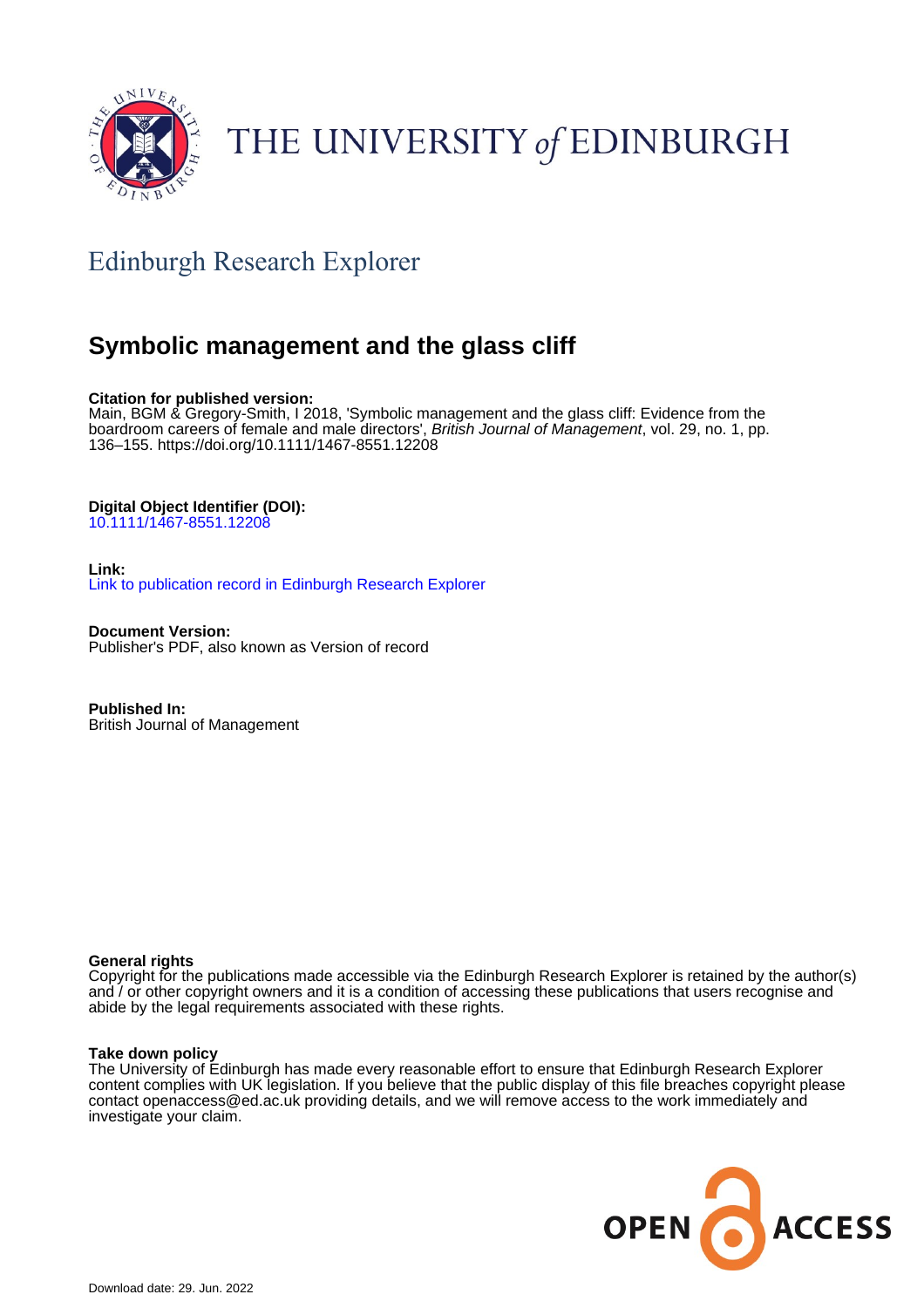*British Journal of Management, Vol. 00, 1–20 (2017)* DOI: 10.1111/1467-8551.12208

# **Symbolic Management and the Glass Cliff: Evidence from the Boardroom Careers of Female and Male Directors**

Brian G. M. Main and Ian Gregory-Smith<sup>1</sup>

University of Edinburgh, 29 Buccleuch Place, Edinburgh EH8 9JS, Scotland, UK, and <sup>1</sup>University of Sheffield, 9 Mappin Street, Sheffield S1 4DT, UK

Corresponding author email: Brian.Main@ed.ac.uk

**This paper uses archival board data to demonstrate that women who take positions as directors of UK companies have shorter tenures than their male counterparts. The authors show that female directors face a much higher risk of dismissal as they approach nine years of service on the board, when their long service deprives them of the all-important classification as 'independent'. At this point, their position on the board becomes precarious. Male directors do not suffer the same increase in boardroom exit. This genderspecific difference is clearly shown to be linked to the independence status. It is argued that these observations are consistent with the notion that female directors are being used in the symbolic management of corporate governance and that, at nine years, when the cloak of independence disappears, women directors are then exposed to the biases that arise from role congruity issues.**

## **Introduction**

The Sex Discrimination Act became law in the UK in 1975. It was intended to eliminate labour market discrimination on the grounds of sex or marital status. In the year 2000, some 25 years after it came into force, only around 6% of board positions on FTSE 100 companies were held by women. By 2015, this had risen to 25%, but only after considerable government pressure.<sup>1</sup> The situation in the FTSE 250 and elsewhere is less encouraging. The analysis in this paper will show that the challenge facing women on UK boards is not only their under-representation, but also their subsequent experience once they are appointed to a board. Their position on the board is more precarious than that of their male counterparts.

Women tend to experience briefer tenures as boardroom directors than men do.

This points to a possible additional source of discrimination over and above those already identified and described by the epithets 'glass ceiling' (Hymowitz and Schellhardt, 1986), where otherwise qualified women find it difficult to make the same career progress as males, or the 'glass escalator' (Williams, 1992), where even in female-dominated professions such as nursing and teaching males rise to the top jobs with relative ease. One further such discriminatory mechanism that has gained considerable attention and which highlights the often precarious nature of women's employment in senior positions is the 'glass cliff' (Ryan and Haslam, 2005). The glass cliff phenomenon occurs where women are more likely to be appointed to those boards that are contemporaneously experiencing periods of underperformance or other turmoil. Consequently, the career prospects of such appointees are more risky and more likely to result in early

Brian G. M. Main acknowledges research support under ESRC Grant: RES-062-23-0904.

<sup>1</sup>See the BoardWatch website at [http://www.boardsforum.](http://www.boardsforum.co.uk/boardwatch.html) [co.uk/boardwatch.html.](http://www.boardsforum.co.uk/boardwatch.html)

<sup>© 2017</sup> The Authors British Journal of Management published by John Wiley & Sons Ltd on behalf of British Academy of Management. Published by John Wiley & Sons Ltd, 9600 Garsington Road, Oxford OX4 2DQ, UK and 350 Main Street, Malden, MA, 02148, USA.

This is an open access article under the terms of the [Creative Commons Attribution](http://creativecommons.org/licenses/by/4.0/) License, which permits use, distribution and reproduction in any medium, provided the original work is properly cited.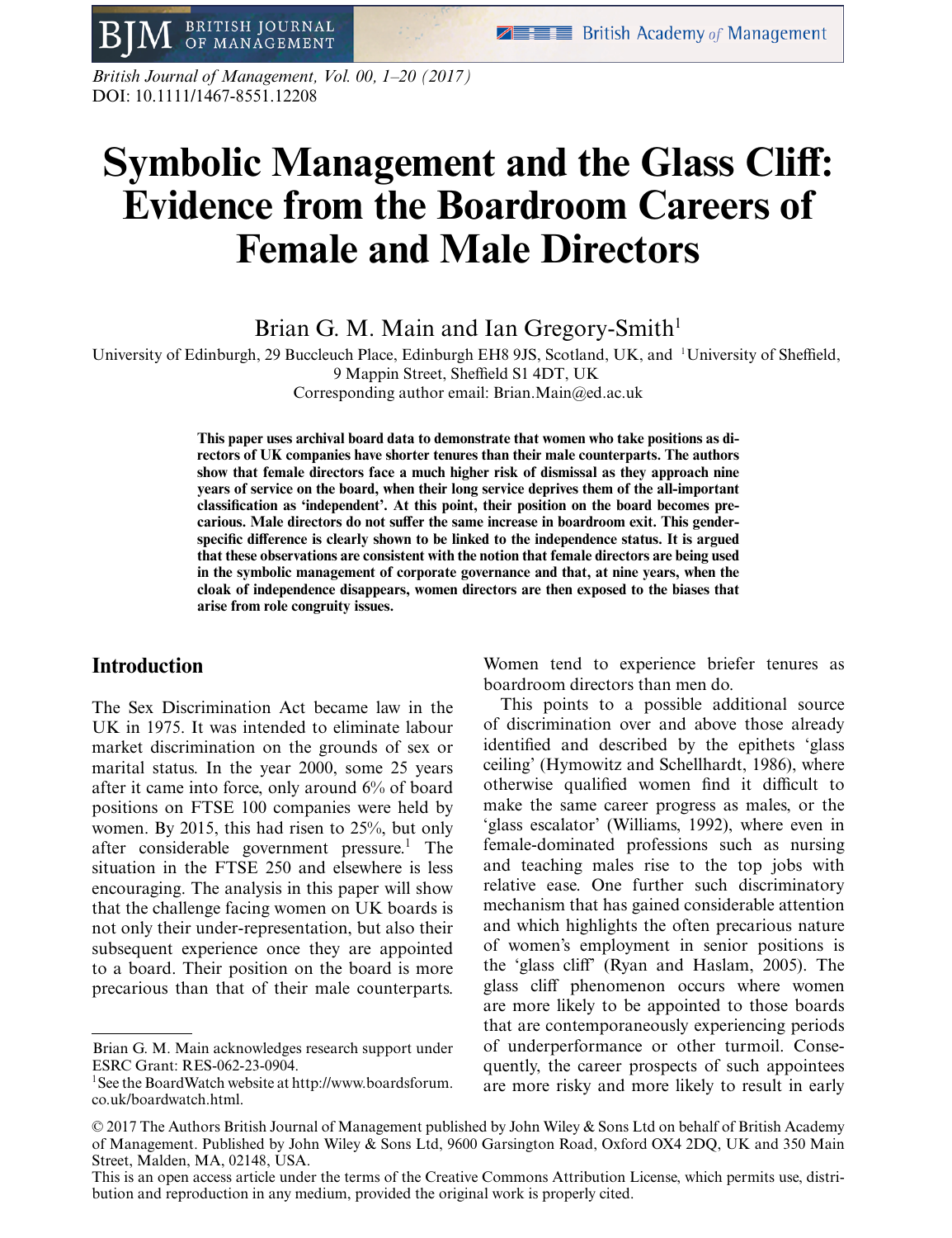failure. It is possible that, among other factors, this glass cliff phenomenon is contributing to the under-representation of women on boards.

There is an additional explanation of this short tenure of female directors, namely symbolic management. Westphal and Zajac (1994) outlined the concept of symbolic management in the context of executive incentive plans serving a symbolic role by publicly demonstrating a commitment to pay for performance, rather than arising from any particular intent to align executive incentives with shareholder interests. This explanation of symbolic management suggests that, in the interests of self-preservation, the board may take actions to be seen to comply with the expectations of institutional best practice. The appointment of a woman as an independent director enables the board to achieve two objectives. Such an action satisfies the call for increased gender diversity and, at the same time, can increase the proportion of independent outside directors. Appointments of this nature raise the possibility that at least some female participation in the boardroom reflects such symbolic management of corporate governance rather than a broad acceptance of the principle that gender diversity is good for business (Hoobler *et al*., 2016).

A consequence of this perspective of woman directors being appointed as part of the symbolic management of the independence of the board is that, when these directors lose their independence under the UK Corporate Governance Code, which happens when the director 'has served on the board for more than nine years from the date of their first election' (FRC, 2014, B.1.1), they will have outlived their perceived usefulness and are likely to exit the board. Of course, both male and female directors are more liable to exit after crossing the institutionally determined nine-year service boundary. But for women it will be a more disruptive event if their presence on the board is disproportionately valued for their independence status. In that case, the 'explain' option, available under the UK's 'comply or explain' corporate governance regime (FRC, 2014), is less likely to be exercised for women in mitigation of longer board service.

This paper contributes to what will be seen below to be a growing literature (Bruckmuller *et al*., 2014; Ryan and Haslam, 2007) that emphasizes the precarious nature of women directors' positions on company boards. We are able to investigate the interplay between institutional forces such as the UK Corporate Governance Code (FRC, 2014), the independence status of directors and board-level decision-making regarding the continuing service of directors.

In order to analyse these issues, we use a database that captures boardroom appointments in FTSE-All-Share companies between 1996 and 2010. This database offers an important advantage over the prior literature, namely it allows us to observe a large sample of female and male careers, as they play out in the boardroom. The next section of the paper reviews the literature in the area. We then introduce the data and methods used in the analysis, before presenting the results. The paper ends with a discussion of the implications for policy and theory.

## **Theoretical background**

#### *Glass cliff*

The presence of labour market discrimination, i.e. the valuation in the labour market of personal characteristics such as gender or race that are unrelated to productivity in the job, has been analysed in depth by Becker (1957). Its persistence, of course, calls into question the efficacy of the market forces (Arrow, 1972) that should render such irrational labour market practices unprofitable. Standard explanations of the empirically observed persistence of labour market discrimination include: human capital (Mincer and Polachek, 1974); intergroup bias (Hewstone, Rubin and Willis, 2002); monopsony power (Manning, 2003; Ransom and Oaxaca, 2010); occupational segregation (Bergmann, 1974) – leading to the notion of a glass ceiling (Powell and Butterfield, 1994); part-time working (Main, 1988; Main and Reilly, 1992); and social role theory (Eagly, 1987).

Recently, attention has been given to the lack of progress of women in one particular area of the labour market – the relative absence of women in senior management positions. Explanations based on insufficient supply of talent have been questioned by empirical studies of boardroom appointments (Singh, Terjsen and Vinnicombe, 2008). While there remains an ongoing debate regarding the added productivity of gender diversity on company boards (Adams and Ferreira, 2009; Ahern and Dittmar, 2012; Desvaux, Devuillard-Hoellinger and Baumgarten, 2007; Hoobler *et al*.,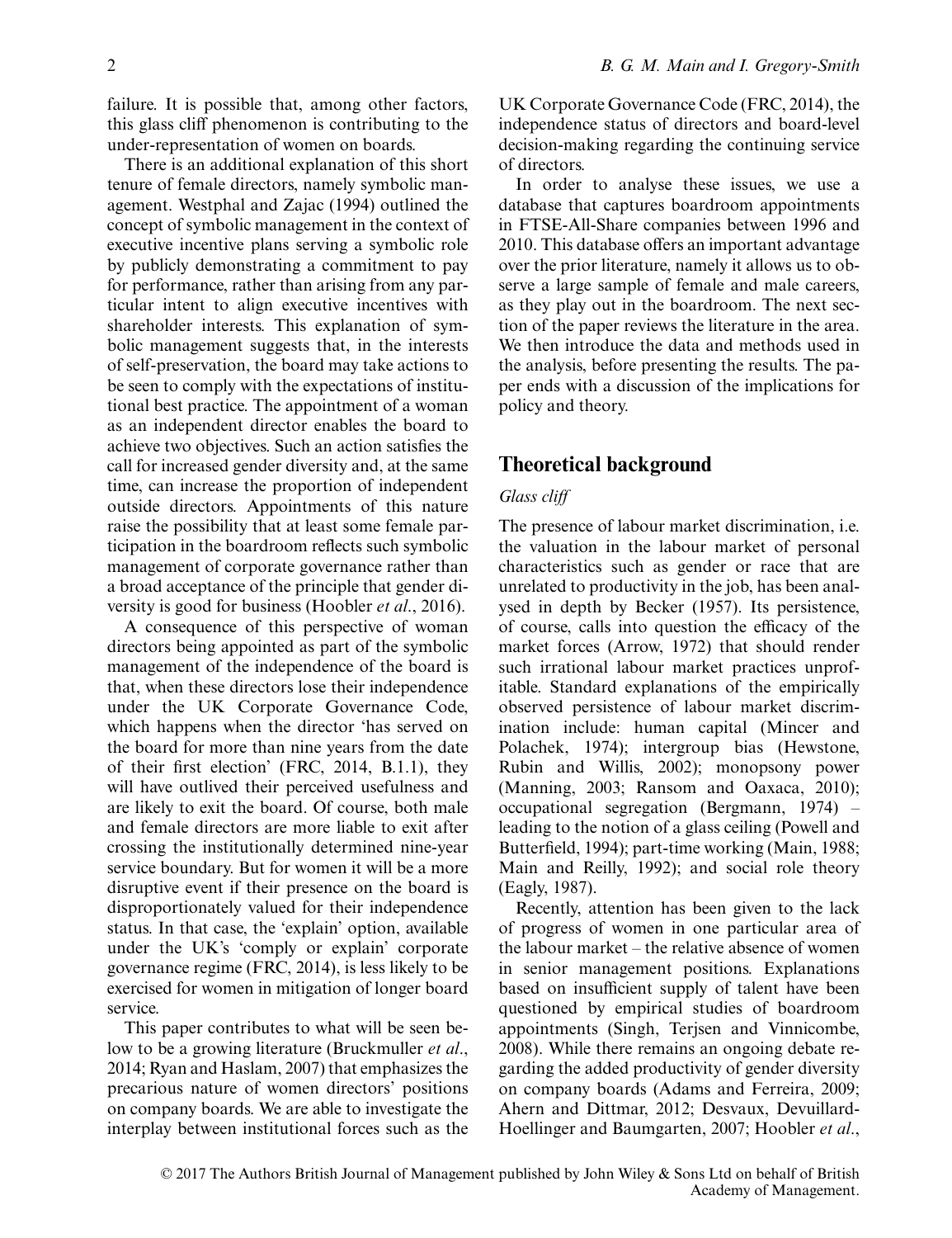2016; Singh, Vinnicombe and Johnson, 2001), the evidence regarding restricted access to boardroom positions is well established (Farrell and Hersch, 2005; Gregory-Smith, Main and O'Reilly, 2014; Lyness and Heilman, 2006; Oakley, 2000).

Traditional perspectives describe how the operation of the labour market deprives women of desirable employment outcomes, such as promoted positions or higher wages (Kulich *et al*., 2011). The novelty of the glass-cliff model (Ryan and Haslam, 2005) is that it describes a situation where the odds are relatively favourable towards women candidates. But the appointment is to a position of seniority that is risky or tainted by recent experience of corporate underperformance and, consequently, precarious. The contrast is with the social role theory outcome of 'think manager, think male' (Eagly, 1987; Schein, 1973), where stereotypical beliefs about what makes a good manager are seen to coincide with stereotypical masculine traits. The difference in situations of crisis is that the response is to favour stereotypically female attributes, i.e. 'think crisis, think female' (Bruckmuller *et al*., 2014; Glass and Cook, 2016). The argument is not about the relative risk aversion of men vs. women – a topic that has attracted attention since the financial crisis of 2008 (Adams and Ragunathan, 2013). The glass-cliff argument is that women are being appointed to precarious boardroom positions, possibly as a way of signalling to shareholders that a radically different approach is now being adopted (Khurana, 2002; Ryan and Haslam, 2005). If such appointments are merely signals and women are not supported but, in fact, subjected to heightened scrutiny (Glass and Cook, 2016), they do indeed find themselves in a precarious position. Our argument is that, if women directors are appointed as a signal of independence, when that status is lost they will find themselves in a disproportionately precarious position. The glass-cliff analysis has subsequently been replicated, finding evidence of the effect in several empirical settings (Ashby, Ryan and Haslam, 2007; Bruckmuller and Branscombe, 2010; Glass and Cook, 2016; Haslam and Ryan, 2008; Haslam *et al*., 2010; Rink, Ryan and Stoker, 2012, 2013; Ryan *et al*., 2011). These arguments and studies are reviewed in Bruckmuller *et al*. (2014) and Ryan *et al*. (2016).

Recent support for the glass-cliff hypothesis comes from Mulcahy and Linehan (2014), who use DataStream data describing quoted companies between 2004 and 2006 to construct a matched sample of companies separated by whether or not they experienced a loss in the prior two periods before being non-loss making. Focusing on the gender diversity of the board, the authors then use a difference-in-differences estimator to test the hypothesis that troubled companies are more likely to increase their gender diversity after experiencing the initial loss.

Whereas these authors initially fail to establish a significant difference in behaviour between the groups, when they focus on target companies that experienced 'large' (above median) losses, then a significant effect does emerge, consistent with the glass cliff hypothesis.

The point of departure in this paper vis-à-vis the prior evidence on the glass cliff is that we have data that can track a large number of female and male careers over their lifetime in the boardroom. Using survival panel data methods, we are able to examine directly how the risk of exit facing female directors varies over their careers. Given, as we show later, that women have shorter careers than men, we use our data to focus on the dynamic evolution of female careers and provide additional evidence on the prevalence of the glass cliff phenomenon. The glass-cliff hypothesis tested here is:

*H1*: The change in gender diversity on the board of initial loss firms is positively related to the severity of the loss.

#### *Symbolic management*

It has long been recognized that boards are aware of the importance of selecting members not only to work together internally as a team, but also to provide contacts and access to a wider community of stakeholders (Singh and Vinnicombe, 2004). Such a perspective goes beyond the reflex biases that come about under the homosocial reproduction that results from the 'think manager-think male' culture of Schein (1973) and which restrain hiring of female directors. As seen above in the discussion of the glass cliff, this can also lead to a 'think crisis, think female' reaction under certain circumstances (Glass and Cook, 2016; Ryan *et al*., 2011). But in such matters it is also possible that, with or without a crisis, there is an awareness that being seen to hire women as directors may advantage the company, either by relieving social pressure or by easing the company's access to resources and relationships with its stakeholders. This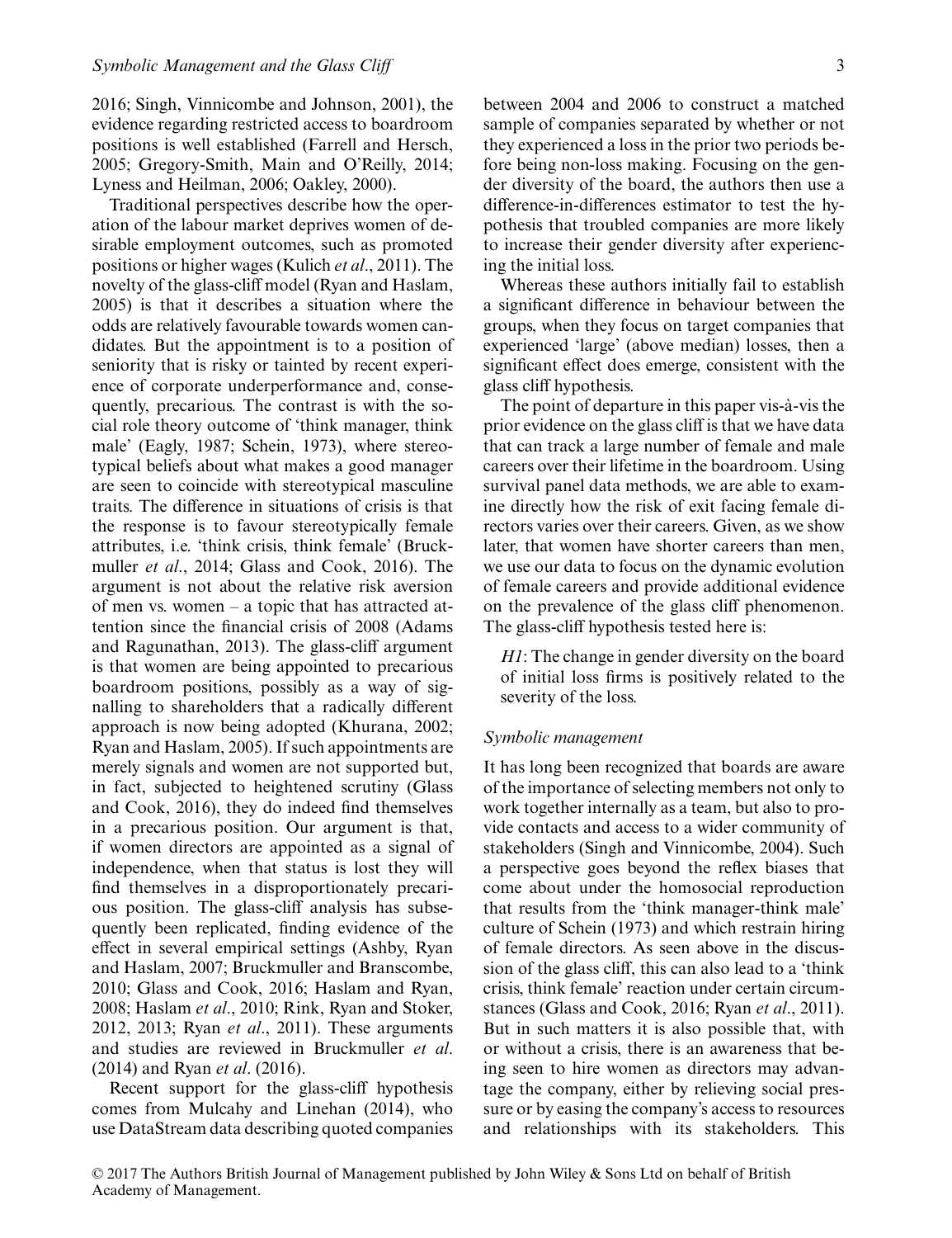symbolic management (Westphal and Zajac, 1998) or 'tokenism' (Kanter, 1977) regards the company as paying lip service to gender equality in hiring.

The area of impression management known as symbolic management (Fiss and Zajac, 2006; Zott and Huy, 2007), opens up the possibility of women being appointed to boards with an eye to the external signal that this provides, such as underlining the independence of these appointments. Institutional pressure (DiMaggio and Powell, 1983; Main *et al*., 2008; Meyer and Rowan, 1977; Scott, 2001), both regulatory in the form of Corporate Governance codes and normative through professional standards, $\frac{2}{3}$  demands the appointment of independent directors. Women present a clear signal of both independence and diversity, and their appointment to the board may facilitate impression management to the advantage of the company.

Several studies (Hambrick, Werder and Zajac, 2008; Wade, Porac and Pollock, 1997; Westphal and Zajac, 1994, 1995, 1998) have demonstrated that there is a symbolic perspective in corporate governance that helps explain the actions of boards. There is a decoupling of the formal board structure and the appointments process, whereby certain appointments are made with an eye to the symbolism of that action. For example, following the financial crisis, there was much discussion of the advantages of having women directors on a board, and how things might have been different had there been more women on the boards of financial institutions pre-2008 (Adams and Ragunathan, 2013). In the context of the argument here, the key consideration is the appointment of women to boards as symbols of independence. For those women appointed as outside directors, the independence trait is crucial (Burgess and Tharenou, 2002; Hillman, Shropshire and Canella, 2007) in effecting the legitimacy gained by conforming to societal norms and expectations (Dowling and Pfeffer, 1975; Suchman, 1995). We will argue below that this is not as much the case for the appointment of male outside directors.

The independence trait or classification also plays a role in countering the tensions that arise owing to role congruity issues (Eagly, 1987; Eagly and Karau, 2002; Stryker and Macke, 1978). Role congruity theory predicts that women will be less likely than men to be selected as leaders, owing to the traits thought needed for a leadership role being incongruent with the gender stereotypes held regarding the traits possessed by women. Independence can be seen as an antidote, shielding women from the potential prejudice of fellow board directors who operate under such a stereotypical view of women, which is incongruent with the attributes thought to be required for the role of main-board director. However, once the communal attribute of independence is shed, the more agentic attributes (Bakan, 1966; Eagly, 1987; Rosette and Tost, 2010) of the long-serving director come into focus under a 'comply or explain' regime that requires an explanation of continuing service. It is possible, then, that the socio-typical male/female distinctions of assertiveness, aggressiveness, dominance, forcefulness and self-confidence (Eagly and Karau, 2002) tip the scales against women continuing to serve on the board – scales that no longer have the counterbalance of independence as a consideration.

The role congruity theory of bias against women holding senior leadership roles has received considerable support in laboratory studies (Eagly and Carli, 2003; Heilman and Eagly, 2008; Hoyt, 2012; Johnson *et al*., 2008; Paustian-Underdahl, Walker and Woehr, 2014; Ritter and Yoder, 2005). In the present context, the role congruity issue arises from the tension between stereotypical expectations of how women behave and how boardroom directors should behave (Chizema, Kamuriwo and Shinozawa, 2015; Eagly and Karau, 2002; Gabaldon *et al*., 2016). The communal nature of independence as validated by normative guidelines of the corporate governance codes (FRC, 2014) serves to mask the tension for just as long as the independence attribute is valid (Rosette and Tost, 2010), but role incongruence becomes more salient once this falls away (as it does for all nonexecutive directors at the nine-year tenure mark). It is as if, when the attribute of independence is lost, the female director finds herself in a different social role and one for which she is stereotypically mismatched. Some have characterized women as being in a gender double bind (Catalyst, 2007; Elsesser, 2016; Elsesser and Lever, 2011; Jamieson, 1995) – caught by both a descriptive bias (thinking women do not have what it takes to be a company board director) and a prescriptive bias (the belief that, as women, they should not possess the

<sup>&</sup>lt;sup>2</sup>See GC100 (2013). The GC100 and Investor Group, which publishes these guidelines, is a representative body of the company lawyers and Company Secretaries from the FTSE 100 companies plus representatives of leading pension and investment firms.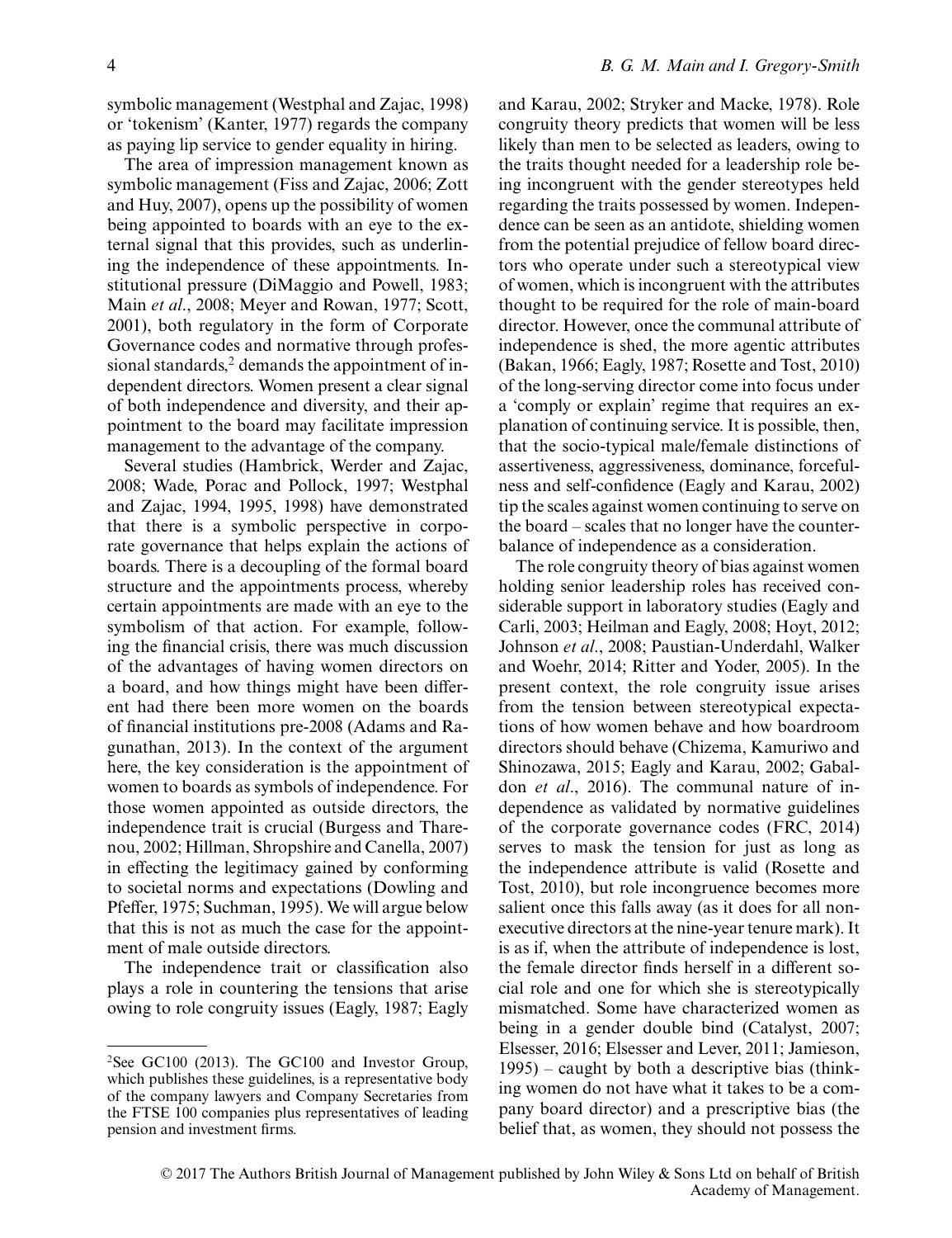characteristics necessary to be successful company board directors). While it is impossible to disentangle these two biases using archival data, the concept of the double bind does illustrate the potential for women directors to find themselves in a no-win situation and their positions at risk once the independence status is lost (Fine, 2005).

It follows that if, unlike men, women are appointed predominantly for their independence, they are more vulnerable once that perceived independence evaporates. The nine-year limit for service on a board as an independent director has been a convention since Cadbury (1992), although only formalized by Higgs (2003). Under the UK's 'comply or explain' approach to corporate governance (FRC, 2014), it is perfectly possible for directors to be kept on after their ninth year, whereas if their sole reason for being on the board is their 'independence', an exit at that point is more likely. Davies (2011) has made clear that women remain under-represented on UK boards. However, even when they are present, if that presence is owed to symbolic management of the type described here, women's tenure as directors can be expected to be foreshortened. Specifically, it will be foreshortened to the extent that their designation as 'independent' has a limited shelf life – nine years in the UK (FRC, 2014). Without the independence designation, women are exposed to the role incongruity biases that arise from stereotypical views as to the suitability of women for such senior leadership positions.

This suggests that the gender-difference in the hazard rate of board exit increases significantly once the attribute of independence is lost at the nine-year mark, when biases emerge owing to perceived role incongruity (Eagly, 1987; Stryker and Macke, 1978). Our second and third hypotheses are, therefore:

*H2*: After nine years of board service, the hazard rate of board exit increases for female directors relative to male directors.

*H3*: The increase in the relative hazard rate of board exit for women is associated with a loss of independence.

In summary, if women are systematically appointed to positions of greater risk, as under the glass-cliff hypothesis, then we would expect them to have shorter careers as they run into early career hazards. Equally, if female appointments are at least to some extent influenced by the consideration of the symbolic management of corporate governance, a complementary explanation appears – one that positions the glass cliff at the nine-year tenure mark of boardroom careers. This is particularly true if the appointment of women directors nevertheless leaves in place the biased stereotypes that create issues of role congruity for women inhabiting such social roles.

## **Data and research methods**

#### *Sample*

Our data consist of the sample of UK listed companies in the FTSE All-Share Index between 1996 and 2010 as held by Manifest Information Services Ltd.<sup>3</sup> The Manifest data record the date of appointment of each director to the board and the date of resignation or departure from the board (as filed with Companies House). Additional detail on the personal characteristics of the directors and of the companies involved is also available through Manifest (Gregory-Smith and Main, 2015). Further company-specific data are derived from DataStream. In total, 1453 female directors and 23,134 male directors are observed across 979 companies over the period 1996–2010.

#### *Measures used*

Measures deployed to capture the attributes of each director include: 'Female', the dummy variable designating gender;<sup>4</sup> 'Age on appointment', the age in years of the director when appointed to the board; 'Executive', the dummy variable designating the director as an employee of the company, i.e. part of senior management; and 'Non-exec', the classification that includes all other directors, i.e. those who are not employees of the company. This last group can be further designated as 'Independent' or 'Non-independent'. In doing this, we use Manifest's classification of 'Independent', which is based on their own assessment (as a Proxy Voting Agency), but reflects the generally held

<sup>3</sup>This excludes 'Fledgling' companies and companies listed on 'AIM'.

<sup>4</sup>See Gregory *et al*. (2013) for a discussion of the now well-recognized fact that gender as a social construction is distinct from biological sex and not equivalent. We will purposefully use gender in the context of the current paper.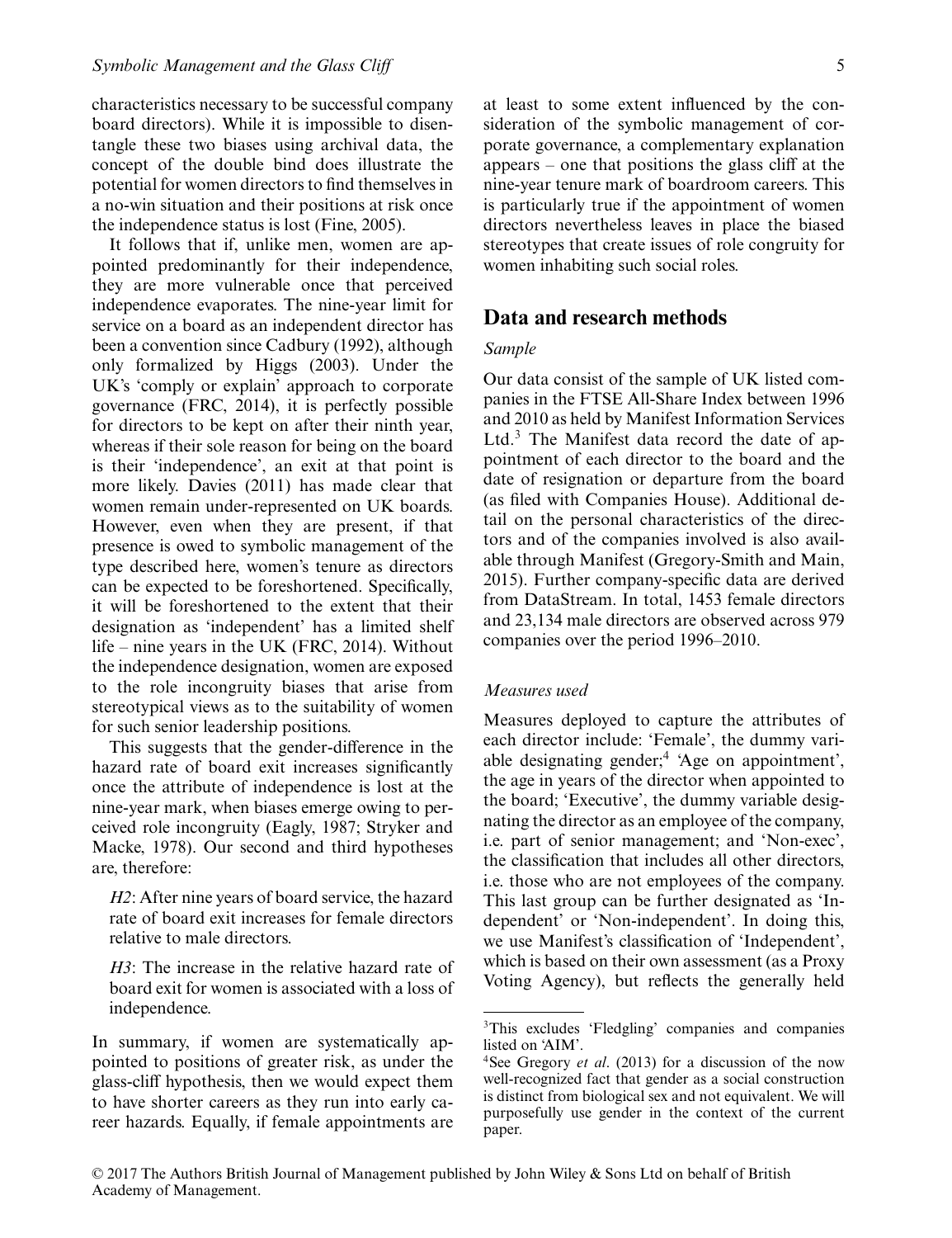views of the institutional investor community that they advise. Manifest bases its classification on considerations such as whether the non-executive director in question is a former employee, has a business relationship or family ties with the company, is associated with a major shareholder in the company, has a cross directorship with executives of the company or has served on the board for in excess of nine years. This definition is applied on a consistent basis over the entire period of the study. 'Senior Director' (SNED) refers to those nonexecutive directors who have been identified by the company as the designated senior non-executive director. The SNED position is a channel through which major shareholders can communicate with the executive team, and the position is typically remunerated with a supplementary fee.<sup>5</sup> 'Tenure' records the years of service since first appointment to the board as either an executive or non-executive director. Finally, 'CEO' refers to those executive directors who attain the rank of chief executive officer in their boardroom career.

Descriptors of the company include 'Ln Firm Size', which is the natural logarithm of the company's turnover in that year. Performance is measured by: the market-based measure 'Total Shareholder Return' (TSR), which measures the gains to shareholders from dividend yield and shareprice appreciation; the financial measure 'Return on Assets' (ROA), which measures earnings relative to the total assets of the company; and 'Price to Book' (PTOB), a performance measure akin to Tobin's Q, which measures the ratio of the company's stock market valuation of the company's shares to the accounting book value of equity, and gauges the market's estimate of its growth potential. 'Volatility' measures the uncertainty in the company's performance in the form of the average annual price movement to a high and low from a mean price for each year. The company's corporate governance arrangements are described by: 'Board Size', which records the total number of directors on the board in each year; and  $\%$  Nonexecs' which provides the percentage of the board classified as non-executive in that year.

#### *Data analysis*

The initial analysis investigates the extent to which women have shorter boardroom careers than men. This is done both using simple descriptive statistics and in a linear regression model where the dependent variable is the length of boardroom service (in days). Then, the propensity to appoint women as non-executive directors, but not to award them senior director status, is analysed in a probit model. Next, following Mulcahy and Linehan (2014), a difference-in-differences model is used to analyse the glass-cliff effect, using data that extend over a larger sample of companies and a longer time-period than in their original analysis. The analysis culminates in using survival analysis to investigate the differential probability of continued service between male and female non-executive directors over their boardroom careers.

## **Results**

Table 1 provides a summary of the differences between male and female careers in our sample. Women and men are different in several respects. As documented elsewhere (Gregory-Smith, Main and O'Reilly, 2014), women make up a small fraction of directors over the sample period in the UK, albeit women have been catching up with men in recent years. However, to our knowledge, Table 1 is the first to document the substantial difference in average boardroom career length ('Tenure') between men and women over this period. The mean duration of boardroom tenure for women in this simple analysis is 4.61 years, compared with 6.75 years for men (a statistically significant difference). Female non-executive directors are also less likely to be the identified as 'Senior Director'.

To be in compliance with the Code (FRC, 2014), over 50% of the board (excluding the Chair) must be independent. There is no formal penalty for non-compliance with the Code, but companies are required to explain their reasons for non-compliance to shareholders.<sup>6</sup> A common justification offered for retaining a non-independent

 $5$ In the later years of our sample, the director who is the SNED is also expected to be independent under the Code, hence the SNED is also known as the SID (Senior Independent Director). However, it is possible for Manifest to consider a 'SNED' or 'SID' as non-independent if they do not meet their criteria.

<sup>&</sup>lt;sup>6</sup>In theory, a shareholder who is unhappy with the company's explanation for non-compliance can vote against the board at the AGM or, ultimately, sell their shares. Some form of explanation of non-compliance is required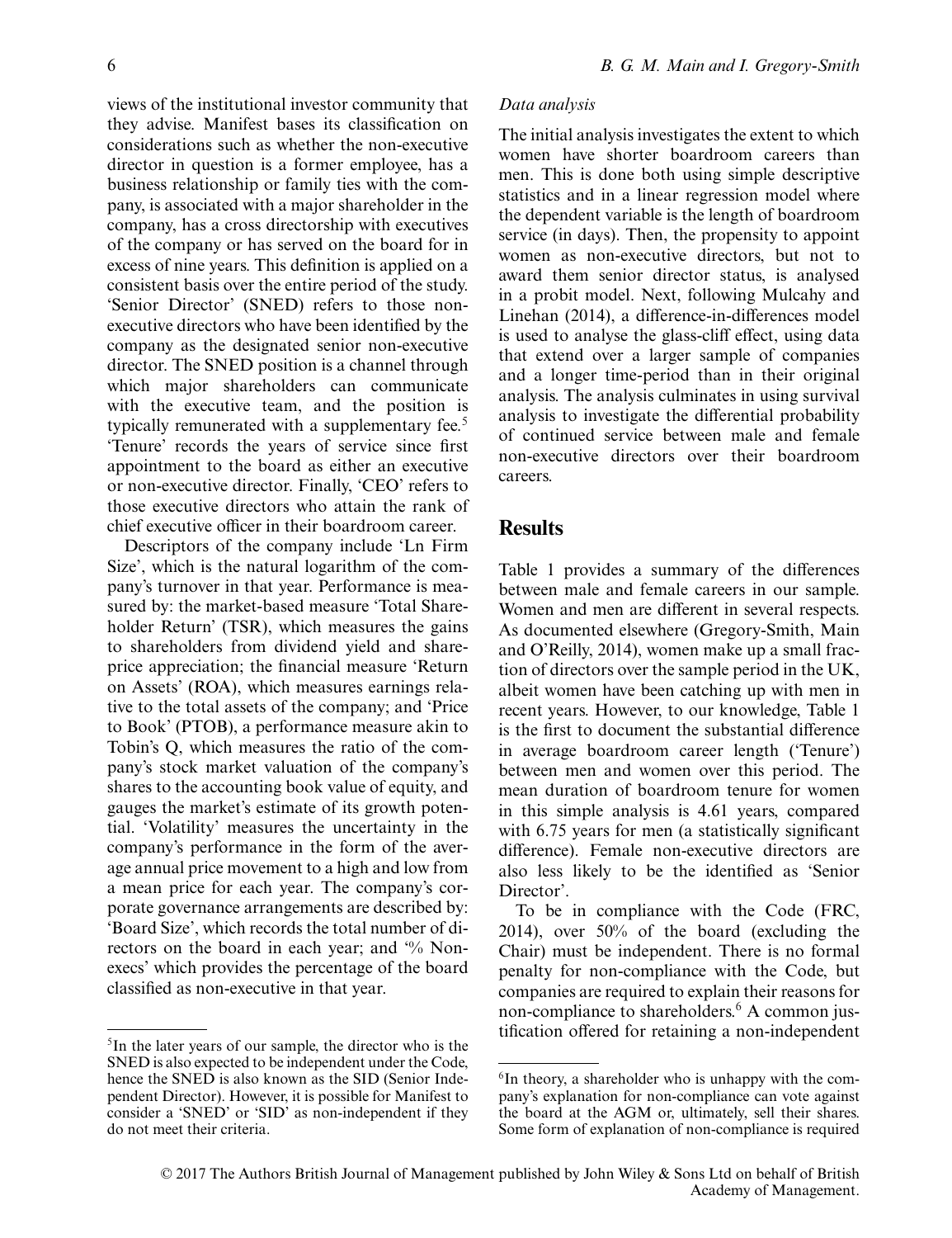*Table 1. Female and male executive and non-executive directors on UK boards*

|                         | Women  | Men    | $p$ -value |
|-------------------------|--------|--------|------------|
| N                       | 1,453  | 23,134 |            |
| Exec                    | 411    | 9,871  |            |
| Non-exec                | 1,042  | 13,263 |            |
| Tenure                  |        |        |            |
| Mean                    | 4.61   | 6.75   | ${<}0.01$  |
| SD.                     | 4.30   | 6.14   |            |
| Median                  | 3.68   | 5.27   |            |
| % Survive until         |        |        |            |
| $<$ 3 years             | 41.70% | 29.30% | ${<}0.01$  |
| $3-6$ years             | 30.62% | 27.28% | < 0.01     |
| $6-9$ years             | 17.27% | 18.59% | 0.18       |
| $>9$ years              | 10.39% | 24.82% | ${<}0.01$  |
| Age on appointment      | 47.7   | 50.05  | ${<}0.01$  |
| Executive directors     |        |        |            |
| CEO                     | 12.90% | 22.82% | < 0.01     |
| Non-executive directors |        |        |            |
| Independent             | 81.09% | 60.80% | ${<}0.01$  |
| Senior Director         | 5.75%  | 12.51% | ${<}0.01$  |

- The sample consists of executive and non-executive directors serving on UK boards in the FTSE All-Share between 1996 and 2010. The time-series on each individual director is aggregated so that each row observation represents one directorcareer in the sample. Here, the count on Tenure continues if a director changes position within the firm (e.g. from executive to non-executive) or even between firms. We control for these
- changes in subsequent analysis.<br>• The percentages under the survival heading show the percentage of women (men) who survive until the respective length of time. Women are more likely to exit within three years, and men are more likely to survive over nine years. The *p*-values indicate the differences between the proportions are statistically significant (even after controlling for very different numbers
- of men and women in the sample).<br>• CEO refers to the percentage of female (male) executive directors who obtain the CEO position in their career. Independent and Senior Director refer to the percentage of female (male) non-executive directors who are classified as 'independent' and identified as the 'Senior non-executive director', respectively, for the majority of their career. Women are far less likely to be the CEO or the Senior non-executive director, but much more likely to be independent. Additionally, women are appointed at a younger age.

director on the board includes the importance of the accumulated experience or firm-specific human capital contributed to the board by the director. Table 1 shows that women are much more likely to be independent than men – a point we return to below.

#### *Shorter board service for women*

The finding of shorter board tenure for women is examined in greater detail in the ordinary least square analysis in Table 2. Consistent with Table 1, this analysis concludes that women who take boardroom positions have shorter completed careers. Column (1) shows that, in total, female directors are employed for an average of 781 fewer days (or just over two years) than male directors. The introduction of standard controls in column (2) – for directors' personal characteristics (position – executive or non-executive, and age on appointment), for the company's corporate governance (board size and % non-executive), for the company's characteristics (log of size and industry dummy variables) and for performance (volatility of performance, price-to-book ratio, return on assets and total shareholder return) does not diminish this gap. Whereas Table 1 and the results in columns (1) and (2) in Table 2 include the observed length of service of all directors in the sample (including those who are still active), column (3) drops all right-censored careers in our data – that is those who had not yet exited the board by the end of the sample period. This focuses the analysis on the completed length of a company directorships (measured in days) for those directors observed exiting company boards over the period 1996–2010. These are all completed spells or careers as a board director. Even after this adjustment, however, the gender difference remains (and in fact grows slightly). So it is not any difference in the tendency for a director to be right-censored or differences in the individual or company-level characteristics between women and men that explains the gap in average boardroom tenure.

There is yet one further dimension relating to timing of appointments that requires investigation. Mean tenure for male directors in our sample is higher than the median male tenure because there are some instances of male directors with very long tenure. To what extent the mean represents an 'average', then, is complicated by the fact that some of the long-serving male directors were appointed prior to the sample start date in 1996. This is a problem (known as left-truncation), because there will have been other male directors who were appointed at the same time, but exited prior to the sample start date. Had these directors been observed, our male average would be lower. One could take the view that *a priori* the female

as a condition of share-listing under the rules published by the UK Listing Authority.

<sup>© 2017</sup> The Authors British Journal of Management published by John Wiley & Sons Ltd on behalf of British Academy of Management.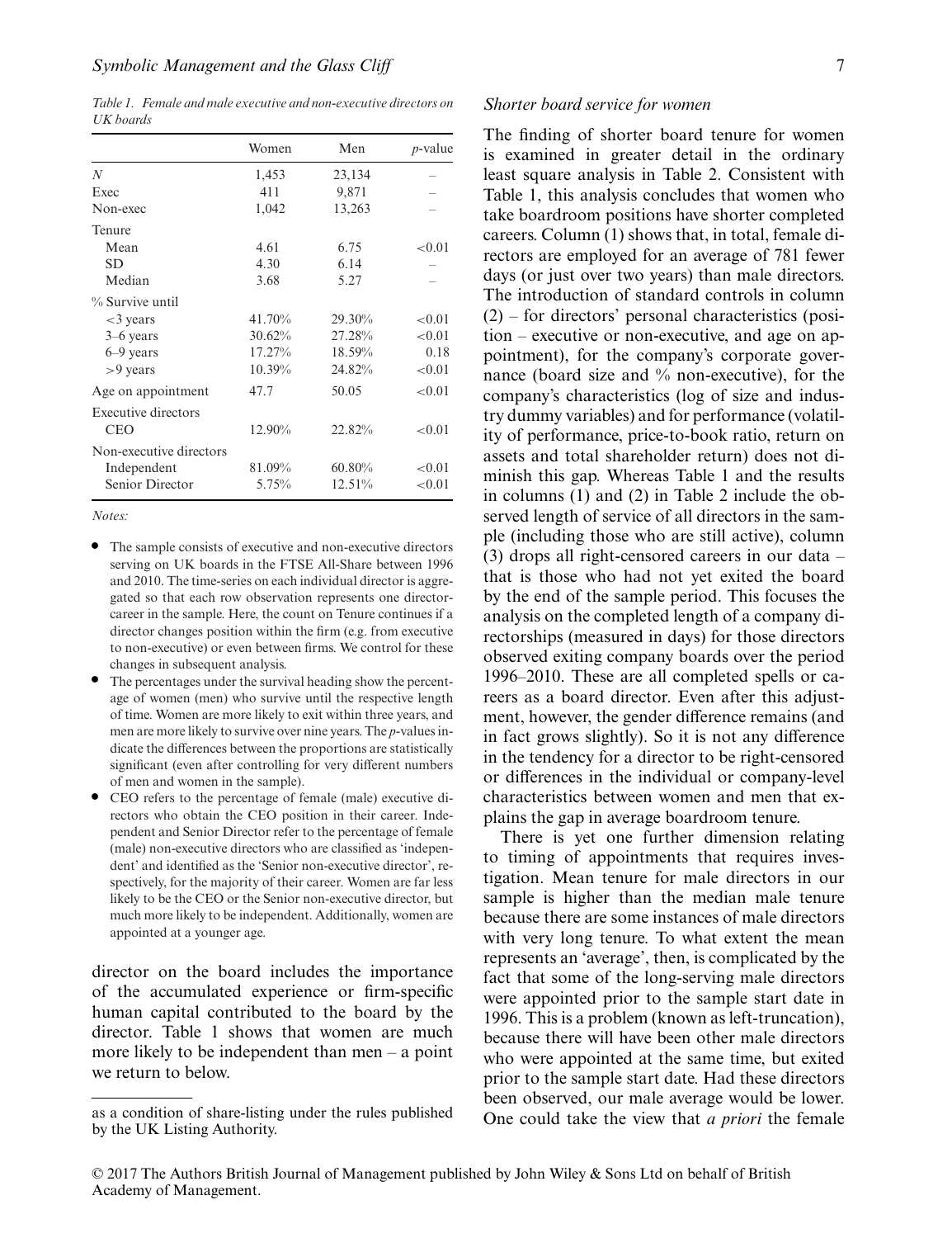*Table 2. OLS analysis of executive and non-executive director tenure (days on board)*

|                            | (1)       | (2)            | (3)            | (4)        | (5)        |
|----------------------------|-----------|----------------|----------------|------------|------------|
| Female                     | $-781***$ | $-959***$      | $-1,030***$    | $-235***$  | $-170***$  |
|                            | (17.8)    | (19.8)         | (17.3)         | (7.35)     | (4.38)     |
| Director-level controls    |           |                |                |            |            |
| Age on appointment         |           | $-549***$      | $-524***$      | $-9.11$    | 8.44       |
|                            |           | (21.1)         | (17.9)         | (0.75)     | (0.65)     |
| Age on appointment squared |           | $4.57***$      | $4.33***$      | $-0.039$   | $-0.15$    |
|                            |           | (18.5)         | (15.5)         | (0.33)     | (1.19)     |
| Executive                  |           | $-784***$      | $-892***$      | $-210***$  | $-259***$  |
|                            |           | (20.0)         | (20.6)         | (9.32)     | (10.6)     |
| Firm-level controls        |           |                |                |            |            |
| Ln Firm Size               |           | $-81.5***$     | $-34.0***$     | $-28.1***$ | $14.4**$   |
|                            |           | (9.43)         | (3.39)         | (4.77)     | (2.20)     |
| <b>TSR</b>                 |           | $320***$       | $305***$       | $144***$   | $101***$   |
|                            |           | (21.2)         | (19.0)         | (13.6)     | (9.23)     |
| <b>ROA</b>                 |           | $1,748***$     | 1,785***       | 874***     | $805***$   |
|                            |           | (16.2)         | (15.6)         | (13.3)     | (12.0)     |
| <b>PTOB</b>                |           | $-5.45***$     | $-5.52***$     | $-3.13***$ | $-3.15***$ |
|                            |           | (7.09)         | (6.80)         | (7.58)     | (7.51)     |
| Volatility                 |           | $-1,019***$    | $-894***$      | $-159$     | $-4.18$    |
|                            |           | (5.44)         | (4.48)         | (1.42)     | (0.037)    |
| <b>Board Size</b>          |           | 8.23           | $-9.39$        | $-16.7***$ | $-35.5***$ |
|                            |           | (1.43)         | (1.47)         | (4.26)     | (8.31)     |
| $%$ Non-execs              |           | $-842***$      | $-501***$      | 40.5       | $126*$     |
|                            |           | (9.16)         | (4.71)         | (0.67)     | (1.82)     |
| Observations               | 24,587    | 20,501         | 16,360         | 14,296     | 10,465     |
| Industry dummies           | No        | Yes            | Yes            | Yes        | Yes        |
| Right censoring control    | No        | No             | Yes            | No         | Yes        |
| Left censoring control     | No        | N <sub>o</sub> | N <sub>o</sub> | Yes        | Yes        |
| $R$ -squared               | 0.007     | 0.237          | 0.227          | 0.067      | 0.066      |
|                            |           |                |                |            |            |

Robust *t*-statistics in parentheses. \*\*\* $p < 0.01$ , \*\* $p < 0.05$ , \* $p < 0.1$ .

The table shows an OLS regression of the number of days by which women's careers are shorter than men's careers. As in Table 1, each observation is one career. Columns (4) and (5) show that roughly three-quarters of the raw difference is driven by directors who were appointed prior to 1996, the first full year in our sample. This is because long-serving directors are much more likely to be male than female, given the historical context of these appointments. Nevertheless, a significant difference between male and female directors remains after excluding these appointments.

average has an equal chance of being affected by left truncation, and so a comparison of the two averages remains informative. However, we suspect that we are missing more pre-sample short-tenured males than females, owing to the greater likelihood that the pre-sample appointment is male. Indeed, it is found that excluding the pre-sample appointments in columns (4) and (5) reduces the difference between male and female tenure by approximately three-quarters. Nevertheless, even after excluding pre-sample appointments, there remains an unexplained difference in the tenures of men and women of between 235 days in column (4) (which excludes careers already started before 1996) and 170 days in column (5) (which excludes all careers that are not completely observed from start to finish, thereby reducing the sample to only those whose careers are observed in their entirety from beginning to end). Even after all these controls, there remains an empirically and statistically significant difference in male vs. female boardroom careers. The survival analysis documented below, in Table 5, will control directly for these key features of the data.

The overwhelming majority of female directors are non-executives. Since the non-executive market could be viewed as quite distinct from the executive market, we restrict analysis from here onwards to non-executive directors only. Table 3 focuses on the status of non-executive appointments. It presents a probit estimation of the probability, based on observable characteristics, that a given non-executive appointment is classified as an 'independent' director or as the SNED. Again,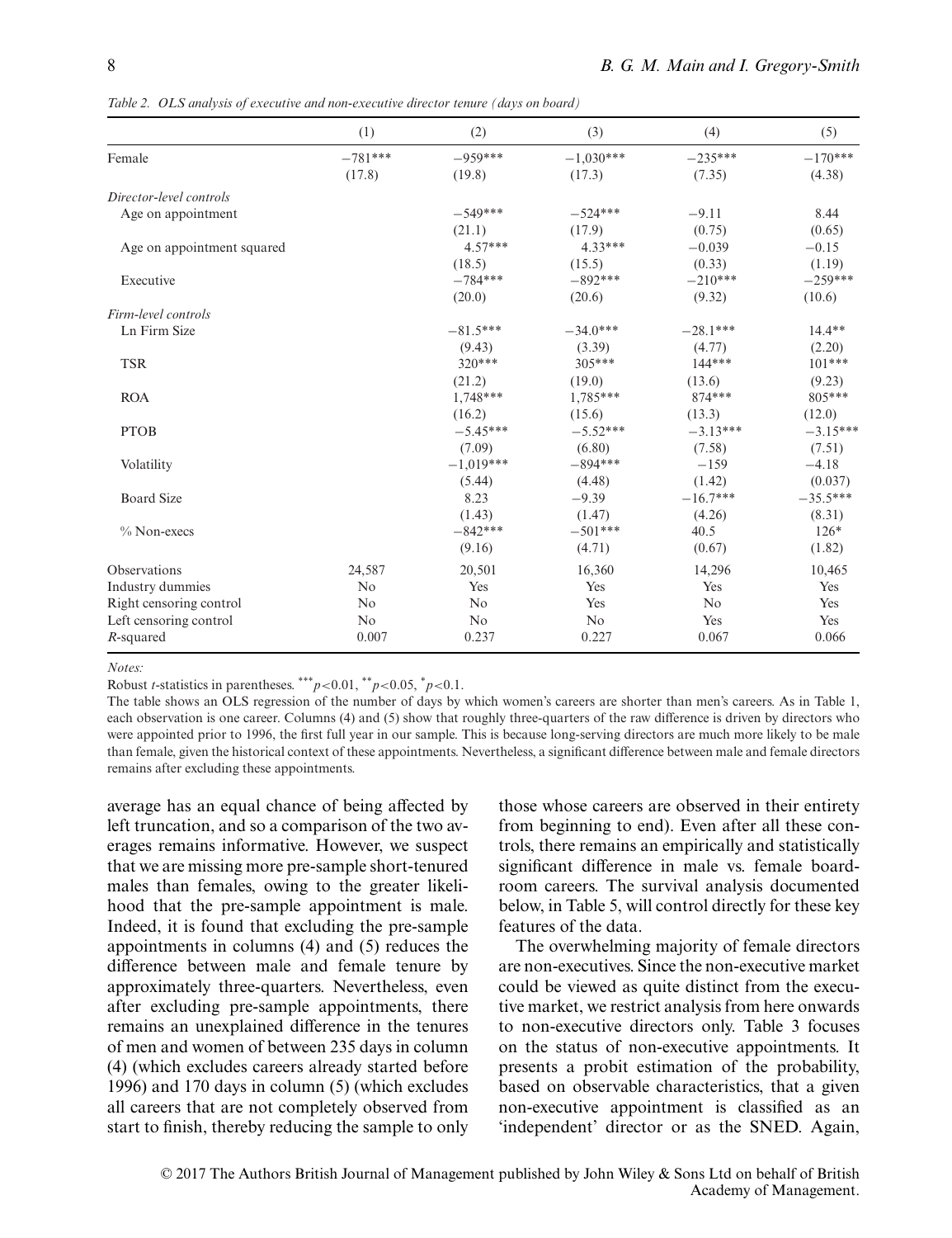|  | Table 3. Probit analysis of non-executive director independence; and of being the senior non-executive director |  |  |  |  |  |  |  |  |
|--|-----------------------------------------------------------------------------------------------------------------|--|--|--|--|--|--|--|--|
|--|-----------------------------------------------------------------------------------------------------------------|--|--|--|--|--|--|--|--|

|                            | $Pr$ (Independent = 1) | $Pr(Senior = 1)$ | $Pr(Senior = 1)$ |
|----------------------------|------------------------|------------------|------------------|
| Female                     | $0.32***$              | $-0.32***$       | $-0.064$         |
|                            | (5.37)                 | (4.46)           | (0.43)           |
| Independent                |                        | $0.29***$        | $0.31***$        |
|                            |                        | (8.08)           | (8.29)           |
| Female.Independent         |                        |                  | $-0.33*$         |
|                            |                        |                  | (1.96)           |
| Director-level controls    |                        |                  |                  |
| Age on appointment         | $0.15***$              | $0.079***$       | $0.080***$       |
|                            | (7.90)                 | (3.49)           | (3.55)           |
| Age on appointment squared | $-0.0012***$           | $-0.00060***$    | $-0.00062***$    |
|                            | (6.91)                 | (2.80)           | (2.87)           |
| Firm-level controls        |                        |                  |                  |
| Ln Firm Size               | $0.16***$              | 0.016            | 0.017            |
|                            | (17.2)                 | (1.60)           | (1.63)           |
| <b>TSR</b>                 | $0.13***$              | 0.024            | 0.024            |
|                            | (9.80)                 | (1.48)           | (1.46)           |
| <b>ROA</b>                 | $-0.11$                | $-0.082$         | $-0.083$         |
|                            | (0.78)                 | (0.59)           | (0.60)           |
| <b>PTOB</b>                | 0.00094                | $-0.0011$        | $-0.0011$        |
|                            | (0.88)                 | (1.14)           | (1.13)           |
| Volatility                 | $0.38*$                | 0.17             | 0.17             |
|                            | (1.71)                 | (0.77)           | (0.78)           |
| <b>Board Size</b>          | $-0.023***$            | $-0.070***$      | $-0.070***$      |
|                            | (3.73)                 | (9.84)           | (9.86)           |
| % Non-execs                | $-0.061$               | $-1.32***$       | $-1.32***$       |
|                            | (0.70)                 | (13.3)           | (13.2)           |
| Year dummies               | Yes                    | Yes              | Yes              |
| Industry dummies           | Yes                    | Yes              | Yes              |
| Observations               | 12,036                 | 12,036           | 12,036           |

Robust *t*-statistics in parentheses. \*\*\*  $p < 0.01$ , \*\*  $p < 0.05$ , \*  $p < 0.1$ .

- Probit model estimating the likelihood of observing an independent non-executive director (column 1) and the likelihood of observing a senior non-executive director (columns 2 and 3). Consistent with Table 1, a female non-executive director is more likely to be independent and less likely to be classified as the senior non-executive director. Additionally, the interaction term in column (3) indicates that a female independent director is less likely to be the senior non-execut
- indicates that a female independent director is less likely to be the senior non-executive director.<br>As the Probit is a non-linear model, the precise marginal effects vary over the range of sample values. For illustrative coefficient on 'Female' in column (1) gives rise to an 'average marginal effect' (Cameron and Trivedi, 2005) of 10.5%. This means, on average, being female raises the likelihood of that non-executive director being observed as independent by about ten percentage points, conditional on other observables. The results in column (3) indicate that male independent directors are almost twice as likely as female independent directors to be the senior non-executive director (14.6% vs 7.97%).

the differences between male and female directors are remarkably sharp. For example, the coefficient on 'Female' in column (1) gives rise to an average marginal effect (Cameron and Trivedi, 2005) of 10.5%. This means, on average, being female raises the likelihood of a non-executive director being observed as independent by about ten percentage points, conditional on other observables.<sup>7</sup> The estimates in column (2) describe the probability of a non-executive being appointed as SNED. Here there is a markedly negative impact of being female, with the probability being some ten percentage points lower for women than men. The final column of Table 3 uses an interaction

<sup>7</sup>To allow for the fact that the gender difference in independence may be a reflection of differing lengths of board tenure, the analysis in Table 3 has been re-

peated using independence status at the time of appointment. The results, available at: [http://www.homepages.](http://www.homepages.ed.ac.uk/mainbg/working_papers.htm) [ed.ac.uk/mainbg/working\\_papers.htm,](http://www.homepages.ed.ac.uk/mainbg/working_papers.htm) are qualitatively and quantitatively similar, thus strengthening our conclusion regarding the importance of independence status.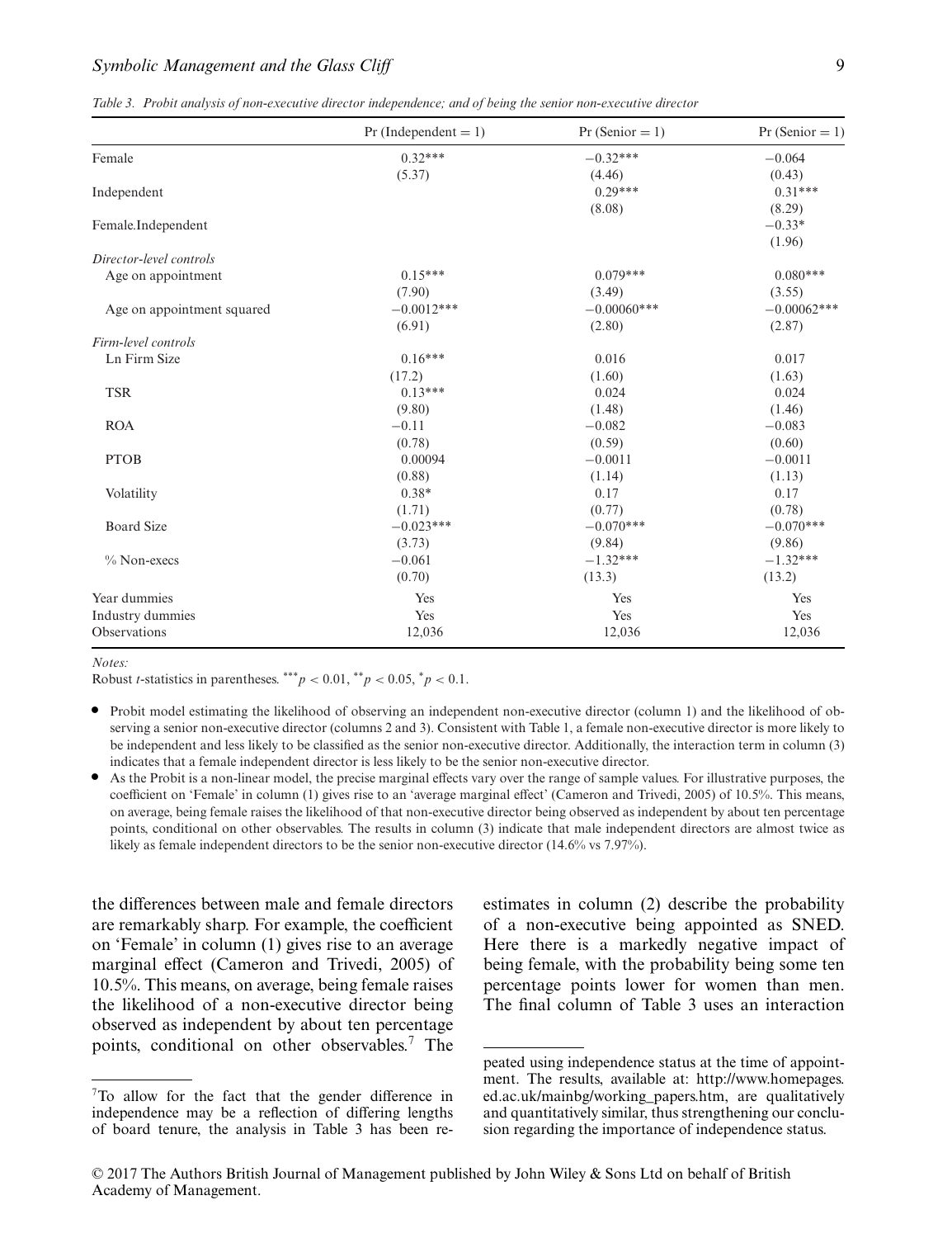term between gender and independent status to demonstrate that independent male directors are almost twice as likely as independent female directors to be the SNED  $(14.6\% \text{ vs. } 7.97\%).$ 

## *The glass cliff*

Having documented observed shorter boardroom tenures of female directors in our data, we consider the possibility that it is the greater risk that women face at the time of their appointment to their roles on company boards that causes their shorter careers. This is what we would expect as a result of the phenomenon of the glass cliff (Ryan and Haslam, 2005). Indeed, in our raw descriptives in Table 1, women can be seen to be more likely than men to exit the firm within the first three years (42% vs. 29%). The cleanest quantitative firm-level test of the glass cliff in the literature to date is the difference-in-differences approach presented in a recent paper by Mulcahy and Linehan (2014). We replicate the analysis of Mulcahy and Linehan (2014) and apply their method to our larger sample of UK companies.

Mulcahy and Linehan (2014) identify a 'loss sample' composed of those UK companies that experienced a financial loss (negative net income) in any of the years 2004–2006, subject to having reported a profit (positive net income) in the preceding two years. Each company in this 'loss sample' is then matched against the company in the same industry that is closest to it in terms of market capitalization, but which reported a profit not only in the focal 'loss year', but also in the two years prior to the loss year and in the two years subsequent (i.e. profit in five years in a row). To measure the difference in gender diversity Mulcahy and Linehan (2014) take the difference in the percentage of females (%FEM) on the board between *t*+1 and *t*−1, where *t* is the loss year. Two other measures of diversity, the Blau index (Blau, 1977) and the Shannon index (Shannon, 1948) are also computed in the same way.

By matching each loss company to a control company within a difference-in-differences design, it is possible under certain conditions $\delta$  to identify any causal effect that a loss event has on subsequent gender diversity. The original Mulcahy and Linehan (2014) findings are reprinted in column (1) of Table 4, designated 'ML14', and in Panel A fail to establish the presence of a significant effect. In column (2) of Table 4, we replicate the Mulcahy and Linehan (2014) analysis, drawing on the same years (2004–2006) from our sample and then extend the analysis, in column (3), to the full range of focal years 1998–2009, using the full sample of companies in our data set.<sup>9</sup> In columns (2) and (3) of panel A in Table 4, we find no evidence that loss events increase gender diversity. This is consistent with Mulcahy and Linehan's (2014) first test.

Finding no significant effect (see column (1) in panel A of Table 4), Mulcahy and Linehan (2014) then turned to a second analysis that splits the loss sample at the median so as to identify separately the impact of a relatively large losses from small losses. This is done by running an OLS regression on the observed difference in gender diversity among these companies.<sup>10</sup> The original Mulcahy and Linehan (2014) results for this second analysis are reprinted in column (1) of panel B in Table 4. Under all three measures of diversity, a significant effect is found. However, in columns (2) and (3) of panel B in Table 4 we are unable to replicate the finding that the big-loss companies increase their gender diversity by more than the small-loss companies and by more than the profitable companies – even when we extend the analyses to draw on the full range of observations available in our sample.<sup>11</sup> These results are reported in column  $(3)$  of Table 4.

Taken together, we believe that a reasonable interpretation is that there is no support in our data for the view of companies responding to a loss event by appointing more women to their boards.

<sup>8</sup>For the difference-in-differences design to identify the causal effect, it requires the assumption that there are no pre-sample differences in the trend towards gender diversity between loss sample and the control sample. It is argued that this is a plausible assumption, given that both

loss companies and control companies report profits in the prior two years.

<sup>9</sup>Our final focal year for a loss is 2009, as subsequent years of observation are necessary to perform the difference-indifferences analysis.

<sup>&</sup>lt;sup>10</sup>The OLS regression also controls for the market return of each company, although this variable is not statistically significant.

<sup>&</sup>lt;sup>11</sup>The small sample size in the original study and the absence of AIM and FTSE Fledgling companies from our sample may partially explain the difference in our results in panel B, as corporate governance adjustments can be stickier among larger firms (Brown, Beekes and Verhoeven, 2011).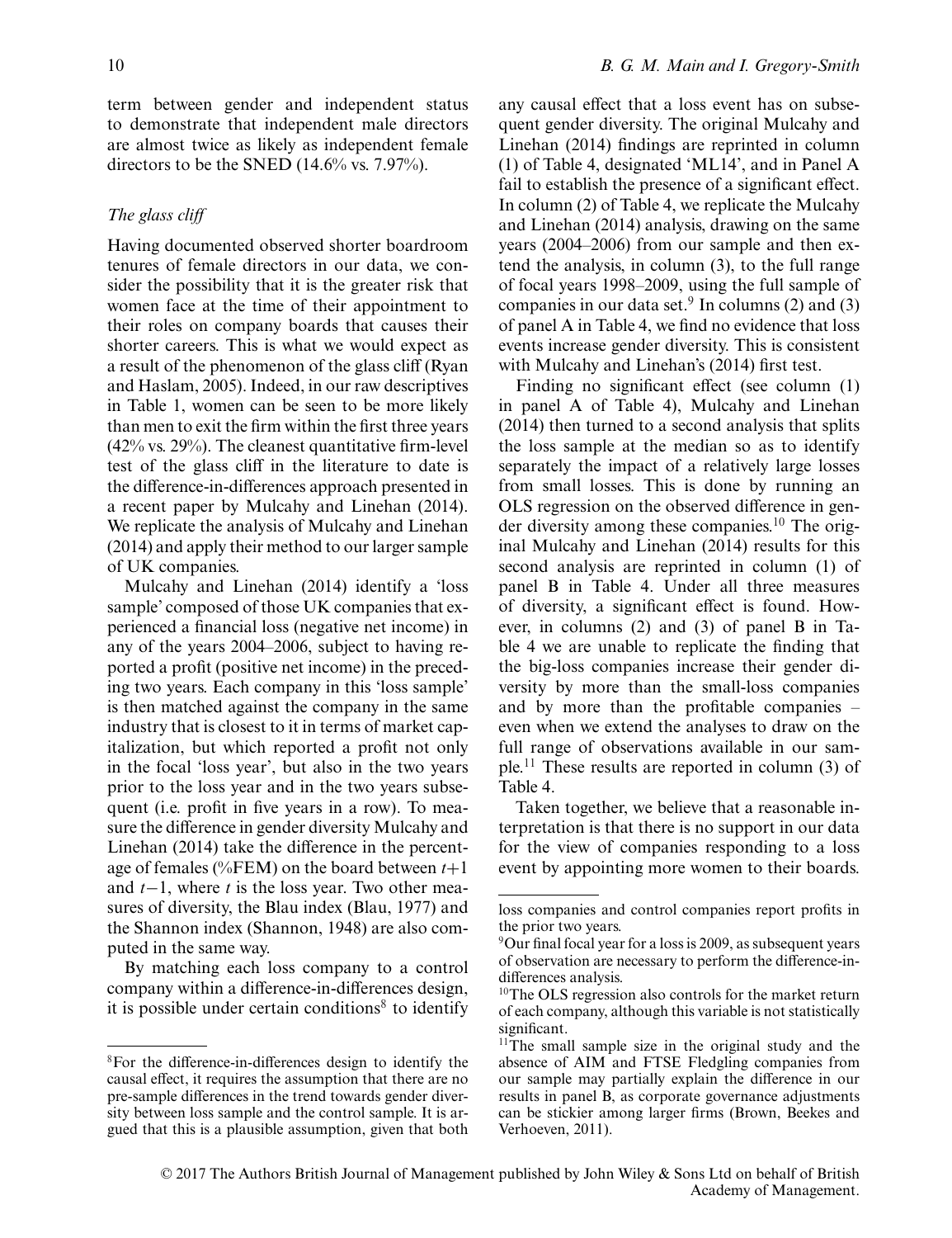*Table 4. Difference-in-differences estimation of accounting loss on boardroom diversity: replication and extension of Mulcahy and Linehan (2014)*

|                       | (1)        | (2)         | (3)       |
|-----------------------|------------|-------------|-----------|
|                       | ML14       | Replication | Extension |
| Panel A               |            |             |           |
| $%$ FEM               | 0.009      | 0.014       | 0.000     |
| p> t                  | (0.95)     | (0.17)      | (0.992)   |
| Blau                  | 0.014      | 0.018       | $-0.006$  |
| p> t                  | (0.31)     | (0.77)      | (0.58)    |
| Shannon               | 0.024      | 0.023       | $-0.012$  |
| p> t                  | (0.24)     | (0.64)      | 0.521     |
| No. control baseline  | 138        | 124         | 478       |
| No. control follow up | 124        | 124         | 478       |
| No. treated baseline  | 138        | 124         | 501       |
| No. treated follow up | 114        | 116         | 501       |
| Panel B               |            |             |           |
| %FEM big-loss         | $0.028***$ | $-0.003$    | $-0.004$  |
|                       | (2.56)     | (0.18)      | (0.67)    |
| Blau big-loss         | $0.037**$  | 0.006       | $-0.013*$ |
|                       | (2.37)     | (0.03)      | (1.78)    |
| Shannon big-loss      | $0.055**$  | 0.007       | $-0.027*$ |
|                       | (2.25)     | (0.21)      | (1.91)    |
| N                     | 238        | 240         | 979       |

Robust *t*-statistics in parentheses. \*\*\*  $p < 0.01$ , \*\*  $p < 0.05$ , \*  $p < 0.1$ .

- In panel A, the estimated coefficients report the differencein-differences parameter. Under certain assumptions, this parameter identifies the causal effect of the loss event on gender diversity. Coefficients in column (1) are obtained from columns (7) and (3) in Table 3 of Mulcahy and Linehan (2014)
- abbreviated as ML14 above.<br>• In panel A, the replication of Mulcahy and Linehan (2014) is given in column (2). Our results are consistent with theirs; that is, the loss-sample experiences no significant difference in the trend of female appointments. The same result is found in column (3) with the much larger sample of loss companies spanning the years available in our data set. Together, these results suggest that firms do not react immediately to a loss
- event by increasing gender diversity (however measured).<br>In panel B, we are unable to replicate the finding of Mulcahy and Linehan (2014) that big-loss companies are more likely to increase gender diversity than small-loss or no-loss companies. The absence of an increase in gender diversity following a loss event is consistent with Mulcahy and Linehan's (2014) first experiment and the findings on our full sample as shown in column (3).

These results lead us to reject our first hypothesis (Hypothesis 1).

#### *Survival analysis*

We now turn to direct modelling of the duration of director careers. To this end, we adopt a survival model of director tenure (Kalbfleisch and Prentice, 1980), with the 'failure' event being a director's exit from the firm.<sup>12</sup> As alluded to in our discussion of Table 2, our sample contains left truncation, as some directors were appointed prior to the sample start date and also right censoring, as some directors remain in post at the end of the sample. Both these aspects of our data are controlled for in the Cox proportional hazards model (Cox, 1972).

If the glass-cliff effect on appointment were driving the observed shorter female director tenures in our data, we would expect to observe a high hazard of exit for female directors early in their tenure. The riskier conditions on appointment for female directors should be associated with a higher probability of exit in those early years. However, this is not what we observe. Column (1) of Table 5 reports the estimated coefficients of the impact of being female on exit, along with control variables to capture person and firm characteristics. Gender ('Female') is interacted with the year of exit ('Female<sub>2</sub>' for female exiting in year two, Female<sub>3</sub>', and so on). In column (1) in Table 5, it can be seen that, when women reach nine years of tenure, they face a dramatic increase in their hazard rate. Indeed, the female-tenure at nine years is the only femaletenure interaction that is statistically significant. Women experience a large spike in their probability of exit around year nine that is not shared by male directors. This result is consistent with the raw data, where we find that, of those making it to year nine, 37% of women exit that year, while only 18% of men exit that year. This finding means that we cannot reject our second hypothesis (Hypothesis 2) that, after nine years of board service, the hazard rate of board exit increases for female directors relative to male directors.

Why the sudden increase in female exits around year nine? We suggest that this is, at least in part, due to the institutional framework in the UK. After nine years of service, the UK Corporate Governance Code (FRC, 2014) raises a question mark over the independence of non-executive directors. In Hypothesis 3, we hypothesized, consistent with the discussion of role-congruity theory above, that

<sup>&</sup>lt;sup>12</sup>We are able to observe directors in different positions in the same firm. We are also able to observe the same director at different firms. Here, a director's tenure is firm specific; that is, we only reset the clock on a director's tenure when they leave the firm. A positional change inside the same firm does not count as an exit in our analysis.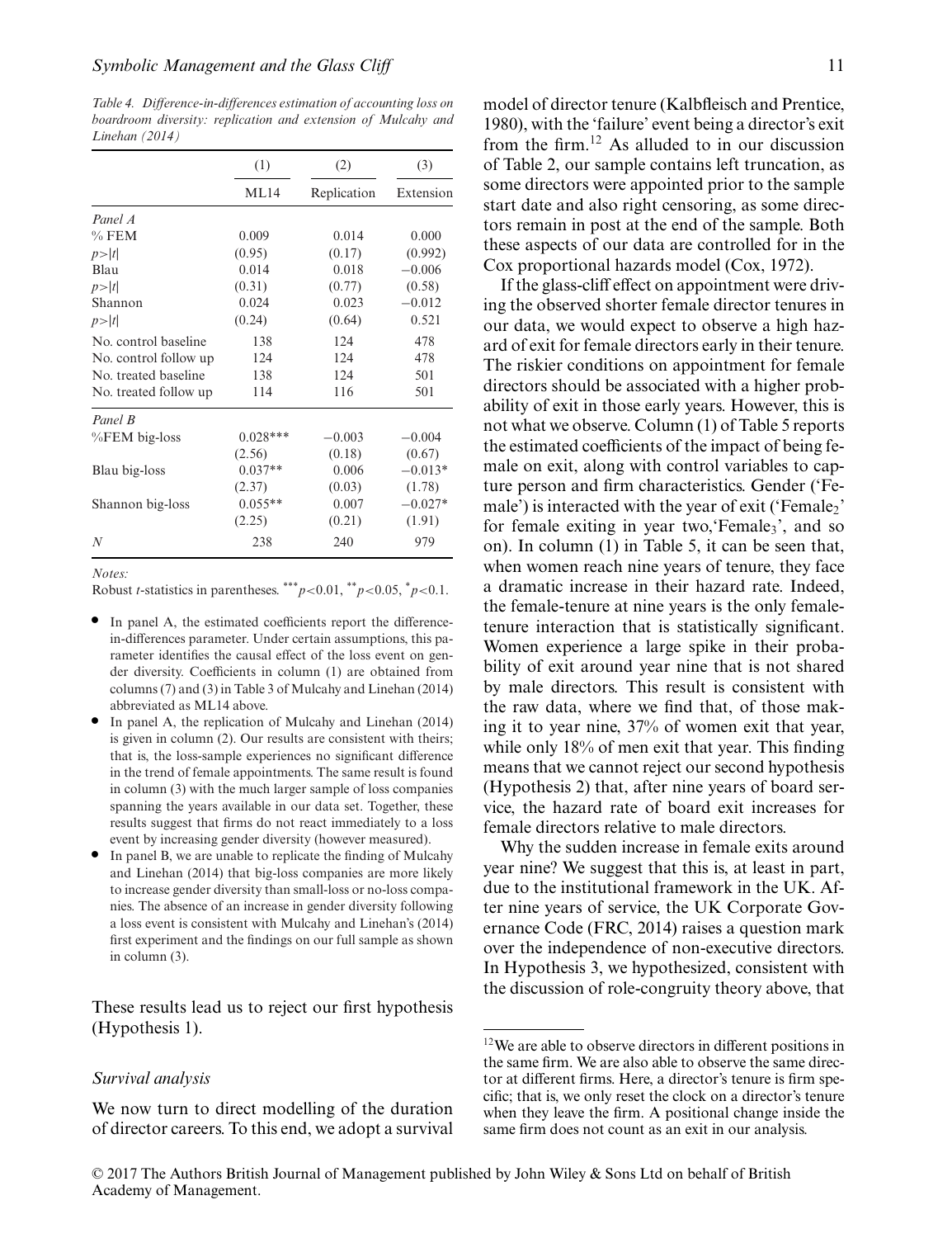*Table 5. Survival analysis of non-executive directors: gender and independence*

|                                    | (1)         |        | (2)         |        | (3)         |         |
|------------------------------------|-------------|--------|-------------|--------|-------------|---------|
| Age on appointment                 | $-0.13***$  | (6.46) | $-0.14***$  | (8.00) | $-0.14***$  | (7.99)  |
| Age on appointment squared         | $0.0014***$ | (7.10) | $0.0014***$ | (8.62) | $0.0014***$ | (8.60)  |
| Ln Firm Size                       | $-0.028***$ | (3.49) | $-0.025***$ | (3.22) | $-0.025***$ | (3.25)  |
| <b>TSR</b>                         | $-0.13***$  | (4.13) | $-0.13***$  | (4.49) | $-0.13***$  | (4.47)  |
| <b>Accumulated TSR</b>             | $-0.16***$  | (9.41) | $-0.16***$  | (10.2) | $-0.16***$  | (10.2)  |
| <b>ROA</b>                         | $-0.66***$  | (8.44) | $-0.66***$  | (8.24) | $-0.66***$  | (8.23)  |
| <b>PTOB</b>                        | 0.000087    | (0.71) | 0.000092    | (0.44) | 0.000094    | (0.45)  |
| Volatility                         | $-0.54***$  | (4.28) | $-0.54***$  | (4.68) | $-0.54***$  | (4.66)  |
| <b>Board Size</b>                  | $0.056***$  | (9.72) | $0.056***$  | (11.0) | $0.056***$  | (11.0)  |
| % Non-execs                        | $0.14*$     | (1.74) | $0.15*$     | (1.89) | $0.15*$     | (1.85)  |
| No. Females on Board               | $0.081***$  | (4.89) | $0.081***$  | (4.73) | $0.080***$  | (4.67)  |
| Female                             | $-0.048$    | (0.47) | $-0.012$    | (0.23) | $-0.10$     | (0.95)  |
| Female <sub>2</sub>                | $-0.023$    | (0.13) |             |        |             |         |
| Female <sub>3</sub>                | 0.019       | (0.11) |             |        |             |         |
| Female <sub>4</sub>                | $-0.12$     | (0.62) |             |        |             |         |
| Female <sub>5</sub>                | $-0.16$     | (0.80) |             |        |             |         |
| Female <sub>6</sub>                | 0.043       | (0.21) |             |        |             |         |
| Female <sub>7</sub>                | 0.20        | (0.92) |             |        |             |         |
| Femaleg                            | 0.29        | (1.28) |             |        |             |         |
| Female <sub>9</sub>                | $0.96***$   | (4.70) |             |        |             |         |
| Female <sub>10</sub>               | $-0.30$     | (1.02) |             |        |             |         |
| Independent                        | $0.083**$   | (2.48) | $-0.071$    | (1.12) | $-0.082$    | (1.25)  |
| Independent <sub>2</sub>           |             |        | 0.059       | (0.57) | 0.072       | (0.68)  |
| Independent <sub>3</sub>           |             |        | 0.039       | (0.39) | 0.048       | (0.48)  |
| Independent <sub>4</sub>           |             |        | 0.16        | (1.53) | $0.18*$     | (1.72)  |
| Independents                       |             |        | $-0.052$    | (0.51) | $-0.031$    | (0.30)  |
| Independent $_6$                   |             |        | 0.17        | (1.51) | $0.18*$     | (1.66)  |
| Independent <sub>7</sub>           |             |        | $0.21*$     | (1.74) | 0.20        | (1.63)  |
| Independents                       |             |        | $0.26**$    | (2.21) | $0.25**$    | (2.15)  |
| Independent <sub>9</sub>           |             |        | $0.36***$   | (3.02) | $0.32***$   | (2.60)  |
| Independent $_{10}$                |             |        | $0.39***$   | (4.30) | $0.40***$   | (4.33)  |
| Independent.Female                 |             |        |             |        | 0.14        | (0.88)  |
| Independent <sub>2</sub> . Female  |             |        |             |        | $-0.10$     | (0.50)  |
| Independent <sub>3</sub> . Female  |             |        |             |        | $-0.067$    | (0.34)  |
| Independent <sub>4</sub> . Female  |             |        |             |        | $-0.23$     | (1.04)  |
| Independent <sub>5</sub> . Female  |             |        |             |        | $-0.20$     | (0.89)  |
| Independent <sub>6</sub> . Female  |             |        |             |        | $-0.17$     | (0.73)  |
| Independent <sub>7</sub> . Female  |             |        |             |        | 0.22        | (0.92)  |
| Independent <sub>8</sub> . Female  |             |        |             |        | 0.15        | (0.57)  |
| Independent <sub>9</sub> . Female  |             |        |             |        | $0.86***$   | (3.32)  |
| Independent <sub>10</sub> . Female |             |        |             |        | $-0.018$    | (0.051) |
| Observations                       | 71,216      |        | 71,216      |        | 71,216      |         |

*Notes*.

Robust *z*-statistics in parentheses. \*\*\* $p$  < 0.01, \*\*  $p$  < 0.05, \*  $p$  < 0.1.

- The reported coefficients are estimated by a Cox proportional hazards model of non-executive careers. Positive coefficients raise the likelihood of exit. A one unit increase in the covariate leads to *e*β*<sup>x</sup>* increase in the hazard. For example, in column (1), being independent raises the hazard by  $8\%$  ( $e^{0.083} \approx 1.084$ ).
- independent raises the hazard by  $8\% (e^{0.083} \approx 1.084)$ .<br>Our central interest is in the time-varying nature of being female and independent on the likelihood of exit. Following Cleves, Gould and Gutierrez (2004, p. 187) we use *stsplit* in Stata 13.1 to identify the time-varying effect. In column (1), being female instead of male more than doubles the likelihood of exit ( $e^{0.96} \approx 2.61$ ) at nine years of service. In column (3), being female and independent instead of being male and independent doubles the likelihood of exit ( $e^{0.86} \approx 2.36$ ) at the point of nine years of service.

this is the driving factor behind female exits. It can be seen from the analysis in Table 3 that women are much more likely to be independent non-executive directors and the loss of this independence may be

associated with a major upturn in the hazard of their leaving the board.

To test this hypothesis, we investigate the possibility that the effect of losing independence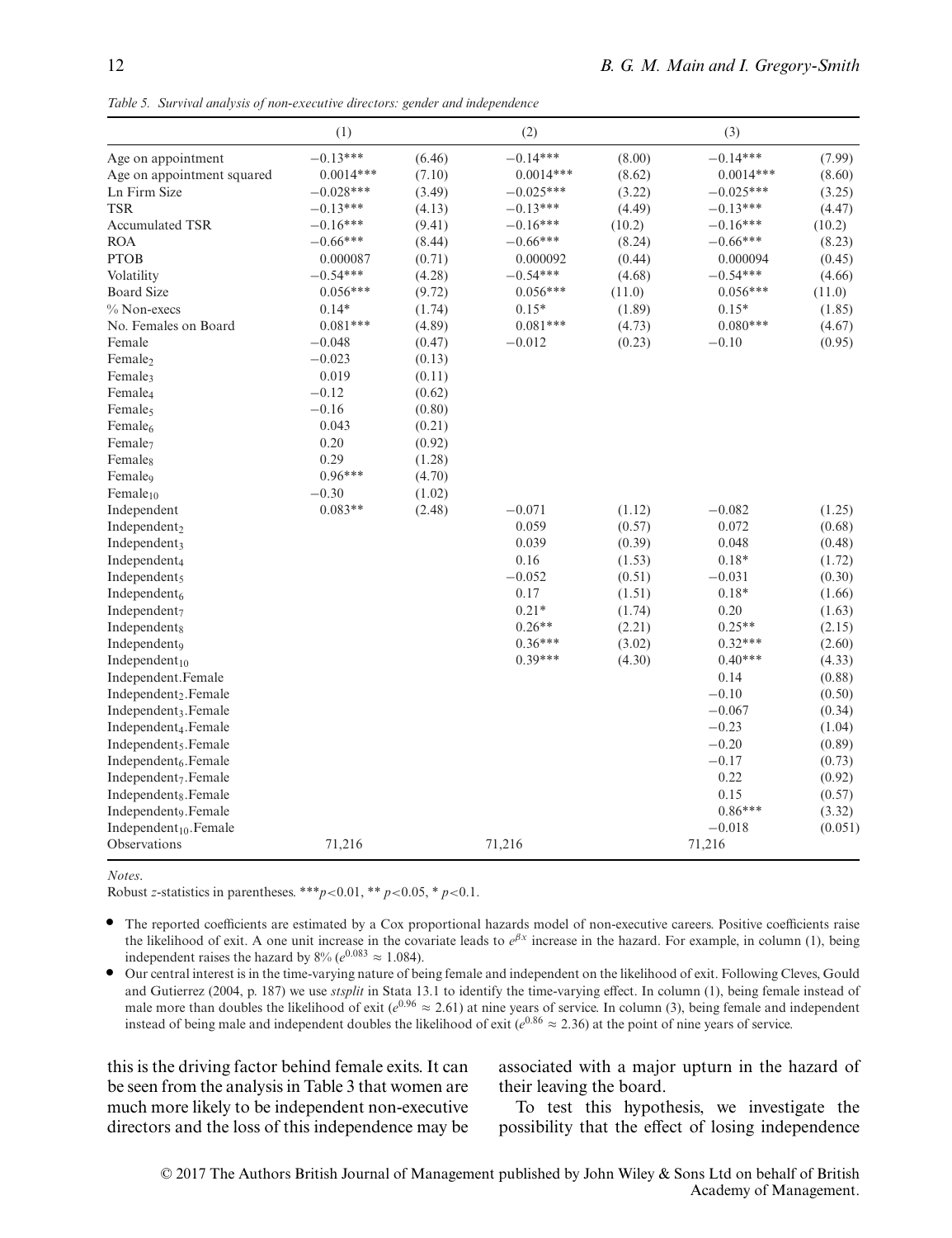

*Figure 1. Predicted baseline hazard estimates for non-executive directors*

*Note: The graph on the left-hand side plots an estimate of the baseline hazard for female and male non-executive directors after stcurve in Stata 13.1, using the procedure described in (Cleves, Gould and Gutierrez, 2004). This captures the information embodied in the estimated coefficients in column (1) of Table 5. The hazards evolve similarly until the dramatic spike in the likelihood of female exit at year nine. The graph on the right-hand side plots separately the baseline hazards for female and male non-executive directors according to whether they are independent. This captures the information embodied in the estimated coefficients in column (3) of Table 5. It is revealing that the spike in the hazard at year nine occurs only for independent directors and is much more pronounced for female independent directors*

after nine years could apply equally to men as to women, and what we observe for women may simply be a manifestation of a greater proportion of women originally being classified as independent on appointment. Column (2) in Table 5 allows an interaction between independence status and length of service ('Independent<sub>2</sub>', 'Independent<sub>3</sub>' and so on). It shows that the nine-year effect on independence status is certainly present when grouping both male and female directors together, but the gender-specific interactions in column (3)  $('Independent<sub>2</sub>.Female', 'Independent<sub>3</sub>.Female')$ and so on) indicate that, while the effect is important for males, it is much more important for females (as shown by the positive coefficient of 0.86 on the interaction term between independence and female at year nine). The unconditional likelihood of exit at year nine is approximately 10%, so being female and independent increases this to approximately 28% (being male and independent increases the hazard from 10% to 13%). The cumulative effect on an estimate of the baseline hazard<sup>13</sup> is clear in Figure 1, where female independent directors experience a much higher risk of exiting the board at the nine-year mark (the nine-year independence effect) than do their equivalent male directors. These findings mean that we are unable to reject our third hypothesis (Hypothesis 3), namely that the increase in the relative hazard rate of board exit is associated with a loss of independence.

<sup>13</sup>This makes use of *stcurve* in Stata, as the Cox model itself does not estimate the baseline hazard.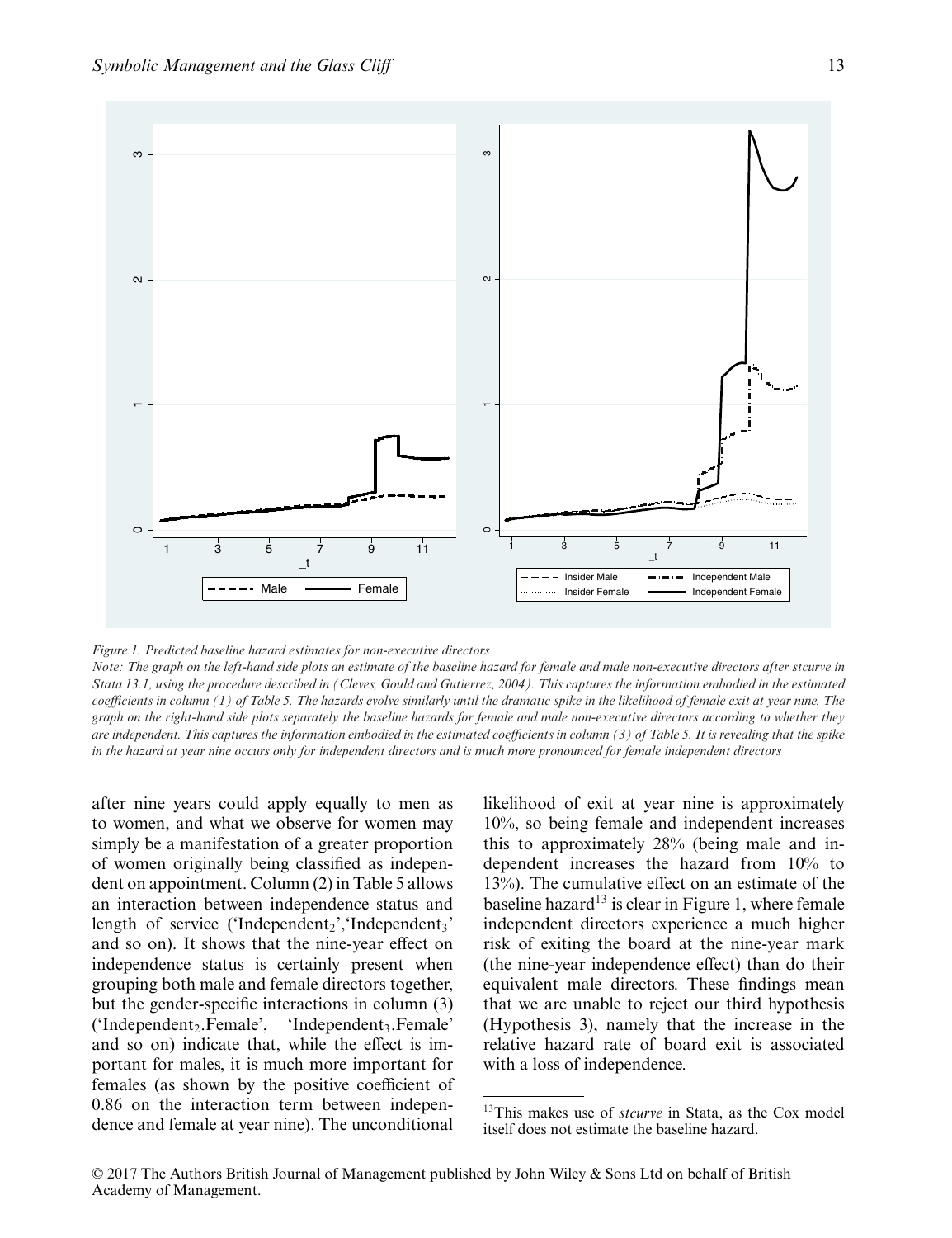## *Robustness tests*

A wide range of robustness checks have been performed on the findings reported above. These are presented in Table A1 in the Appendix. The following tests are considered:

- allowing for the issue being one of age diversity (Ferrero-Ferrero, Fernandez-Izquierdo and Munoz-Torres, 2015) rather than independence as such by adding an interaction between age
- and independence status;<br>• allowing for the effect of cumulating years of experience on the board lest this be driving the result (Elstad and Ladegard, 2012);
- result (Elstad and Ladegard, 2012);<br>• allowing for industry-specific effects on the importance of independence, given that women directors are not evenly distributed across<br>industries (Adams and Ferreira, 2009);
- industries (Adams and Ferreira, 2009);<br>• allowing that the percentage of females already on the board might suggest a different culture and hence different treatment of women directors (Terjesen, Sealy and Singh, 2009).

None of these additional experiments contradicts the finding that there is a sharp upward spike in the hazard of exiting the board that faces female directors after nine years of service, and that this is associated with their status as an independent director. We discuss the results of the robustness checks in further detail in the Appendix.

## **Discussion**

Using a comprehensive sample of UK company boards over a long period, this paper has identified that women directors last a shorter time on UK boards than male directors do. This difference is not fully explained by differences in observable characteristics between women and men. Instead, women seem to suffer shorter careers simply because they are women. The glass cliff effect on appointment does not itself appear to be the reason why women experience these shorter careers. When we replicated the difference-in-differences approach of Mulcahy and Linehan (2014), we fail to find any significant effect that can be ascribed to the period preceding the time of appointment. We do, however, find evidence of a glass-cliff-type phenomenon further down the line.

The evidence that we find shows that women are liable to be at greater risk of leaving the board

than men are, and especially after a period of nine years on the board (at which point they lose their independence in the eyes of UK corporate governance codes). In other words, it is largely the absence of long-serving female directors in our data that drives the differences in average tenure, not a greater volume of early exits of women. Furthermore, we find a strong association between a woman's tenure on a board and her status as an independent director. Our findings point to a process at work whereby women are less likely to be retained as company directors once their period of nine years is over. The results from the survival analysis suggest that this is directly related to the institutional arrangements in the UK whereby non-executive directors lose their independence status after they reach nine years of boardroom service. It would seem that this loss of independence status afflicts directors who are women to a greater extent than directors who are men.

It is worth emphasizing that, in the UK's 'comply or explain' corporate governance environment, exiting the board is not a required outcome following from a loss of independence. And is not a fate shared to nearly the same extent by men. This suggests that women are being deployed, in part, as a symbol of the independence of the company's corporate governance arrangements. In appointing a female non-executive director, companies seem to be placing particular emphasis on independence – and our results show that women are more likely to be classed as independent during their boardroom service. The use of female boardroom appointments to flag up the independence of the board is consistent with symbolic management (Westphal, 2010; Westphal and Zajac, 1994, 1995). It is the symbolism of that action and the status of independence that matters.

However, once that symbolic status disappears (in this case owing to the completion of nineyears' service on the board), the usefulness of the appointment also disappears. Compared with their male counterparts, it is relatively rare for a company to use its 'explain' option in the 'comply or explain' system (FRC, 2014) to hold on to longer-serving female directors. The independence trait plays a crucial role in effecting legitimacy for the board's actions (Burgess and Tharenou, 2002; Hillman, Shropshire and Canella, 2007) and, once it is gone, the director's usefulness diminishes. The female director is then exposed, and her continuing tenure on the board is at risk to an extent not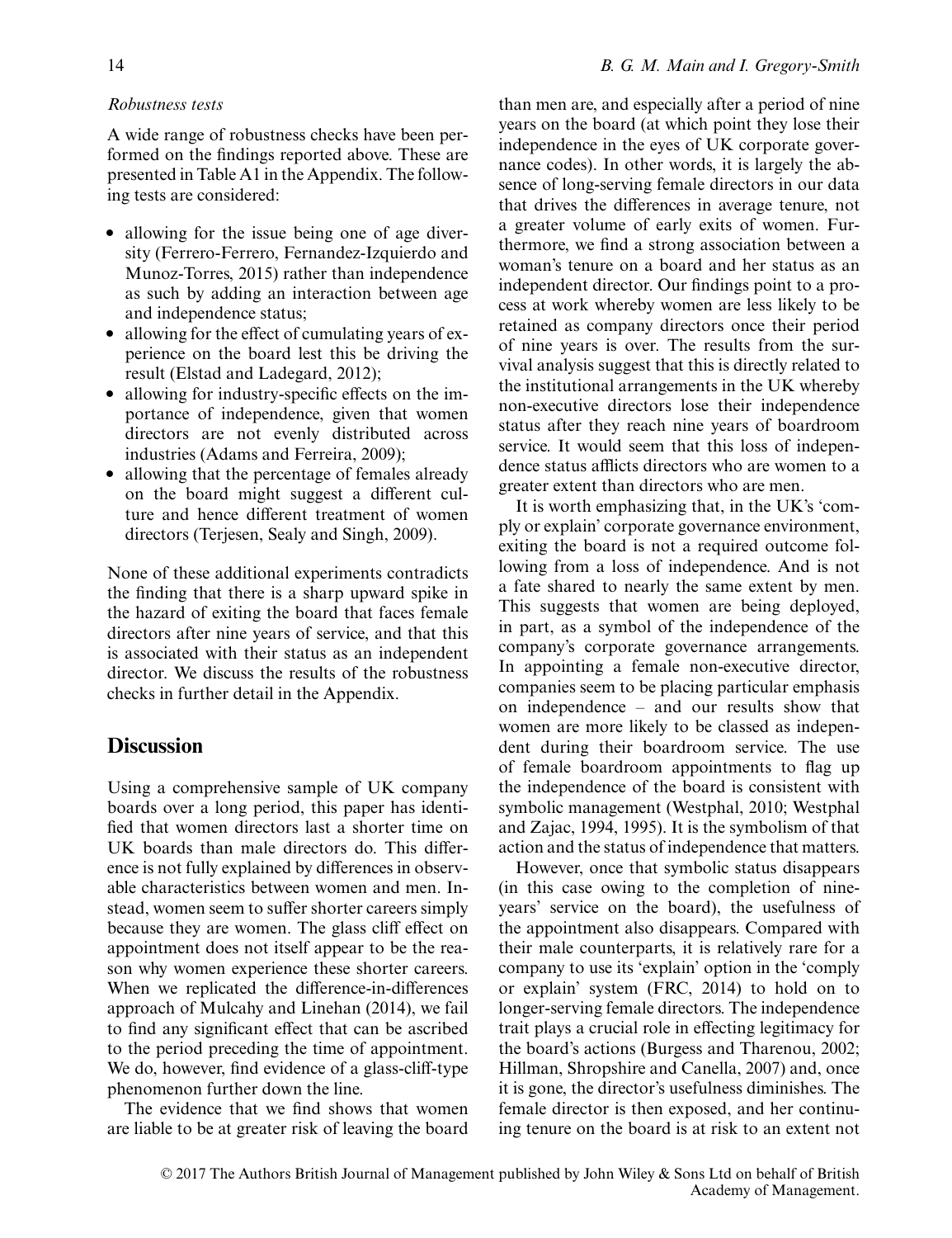experienced by her male boardroom colleagues. This tension can arise from several sources. The one we have highlighted above is related to role incongruity (Eagly and Carli, 2003; Johnson *et al*., 2008) whereby, once the cloak of independence falls away, a woman director is exposed to the stereotypical expectations of what traits women possess and what traits boardroom directors should have. Exposed to these incongruent expectations, a woman is more likely to exit the board at this point.

Other explanations are possible, however, and we have not been able to rule these out using our archival data. For example, it may simply be the case that women have a greater propensity to choose to exit at this stage – perhaps to pursue alternative opportunities on other boards (although there was no evidence of this judged by movement to any of the 900 or so companies in the data). This underlines a further limitation of our analysis in that the precise mode of the director's exit is unobserved. Ideally, we would wish to be able to distinguish between tenures that end by choice of the director (voluntary) and those that end by the choice of the company (forced). Although we are able to condition the results above on a wide range of observables such as company performance, Gregory-Smith, Thompson and Wright (2009) note that company performance affects the hazards of the competing modes of exit differently, depending on length of service.

These considerations raise questions that underline some limitations in the current study. It cannot provide the depth of detail to understand fully the context of the decisions taking place when directors approach nine years of boardroom service. We have suggested that role congruity theory (Eagly, 1987) may explain the differential treatment between men and women when their independence status falls away, but this can only really be explored by a more qualitative research investigation, possibly using in-depth interviews with the key players (Roberts, McNulty and Stiles, 2005). There is also the related issue of causality, which in the current research design remains moot. Both of these considerations point to the potential of experimental or laboratory studies to shed light on the precise mechanisms at work in this context. In a discussion of work relating to the glass cliff, Bruckmuller *et al*. (2014) have recently reviewed the range of possibilities here. Making use of the conditions presented by a natural experiment, such as a change in regulations that imposes a change in the independence status of serving directors, is another possibility. But while Higgs (2003) formalized the nine-year guideline, it had been used in practice since Cadbury (1992), which pre-dates our data.

In terms of the policy implications of our findings, a recent policy document by the Financial Reporting Council (FRC, 2015) explicitly recognizes that staying on UK boards after nine years is an empirically significant phenomenon. In the context of the report's focus, succession at the top of UK companies, it portrays this as a problematic position-blocking phenomenon that may be impeding the refreshing of boardroom positions and hence inhibiting increased diversity:

There has been some debate about the Code's reference to a nine years' tenure period for independent non-executives. This is the point at which length of service becomes a determining factor for boards and shareholders when considering independence. It is said that this has hindered the increase of women on boards, either because the period is too long, or because companies are not observing the Code and too many directors are serving greater than nine years. (FRC, 2015, p. 12)

The research results presented above provide evidence that the role of the nine-year term limitation is indeed undermining the diversity of the board (in that more women than men are clearly exiting at this stage). A policy change to oblige all directors to stand down at nine years would result in a greater turnover of positions and hence increased opportunity to appoint a more diverse board. However, not only would this represent a marked break with the UK traditional 'comply-orexplain' approach to corporate governance (Veldman and Willmott, 2016), but it would not necessarily get to the heart of the problem. Our previous work on board appointments in the UK (Gregory-Smith, Main and O'Reilly, 2014) confirmed the findings for the USA (Farrell and Hersch, 2005) that boards display a tendency to replace men with men and women with women. Our results here point to a possibly deeper issue than the lack of opportunity, in that the findings discussed above support the notion that, without the attribute of independence, female directors are not regarded equally with male directors. Policy would perhaps be better oriented towards tackling these issues head on, rather than redefining the corporate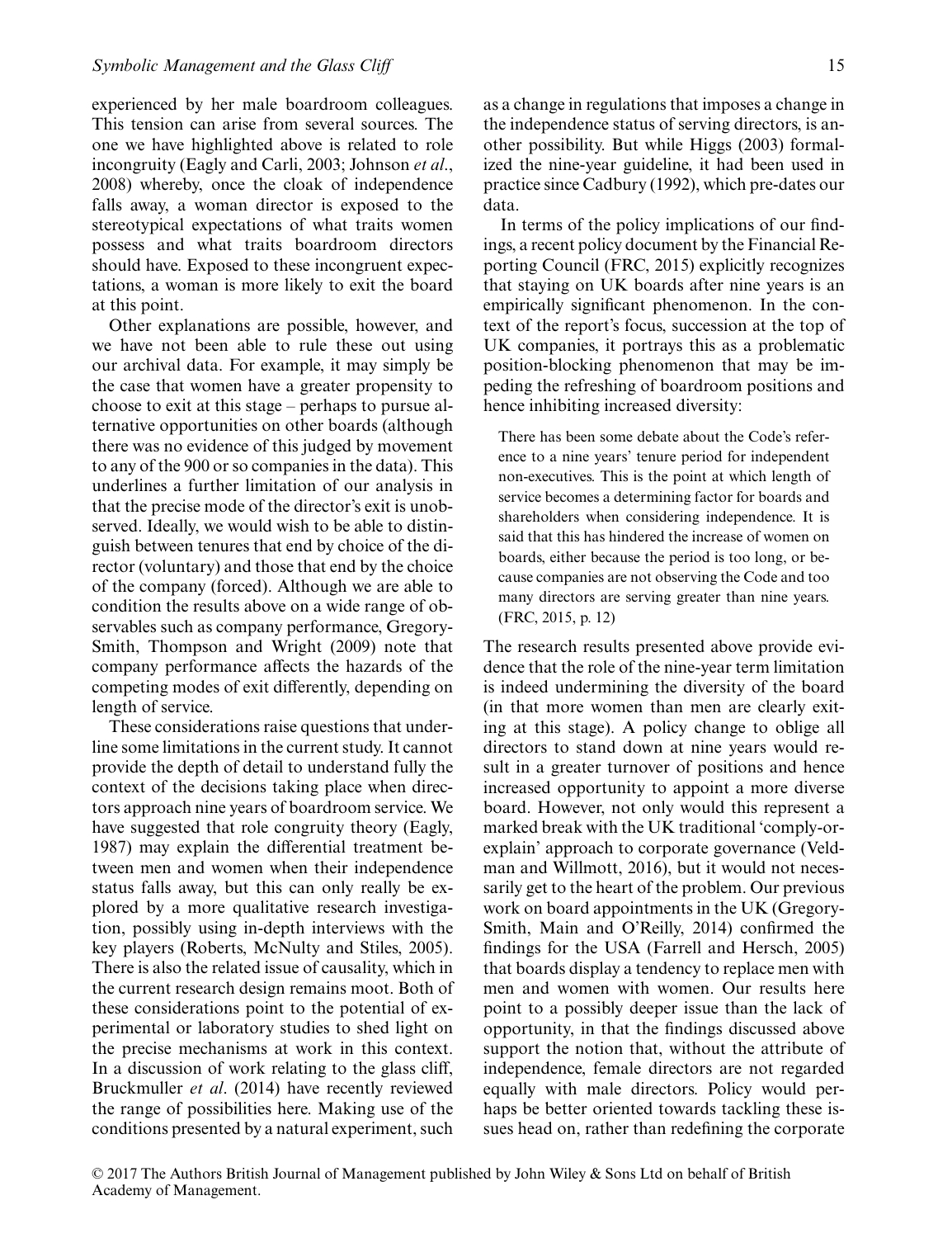governance guidelines that influence boardroom service.

## **Conclusion**

In summary, while recent progress in appointing a greater number of women to UK boards can or may be applauded, our data would suggest that many of these appointments were used symbolically to signal greater independence, as well as to answer the call for greater diversity. These actions notwithstanding, there appears to remain a differential treatment of men and women directors. In particular, our findings point to a markedly different treatment of male vs. female outside directors once they reach nine years of service and lose their independence status. This effect is consistent with the holding of biased stereotypes regarding the role congruity of women in senior leadership positions. Whereas women serving as independent directors are seen as positively helpful from a symbolic management perspective (Fiss and Zajac, 2006; Westphal and Zajac, 1994, 1995, 1998), the world of a long-serving director, absent the status of independence, places women in a social role for which they are stereotyped as mismatched (Bakan, 1966; Eagly, 1987). This is evidenced by their systematic removal from boards after nine years of service. It could be argued that, in the interests of good corporate governance, there should be no outside directors serving beyond nine years. But true equality of treatment will not come until men and women are replaced with a similar propensity at the nine-year mark and there is a sweeping away of the residual role-incongruity stereotyping that seems to linger in UK boardrooms.

## **Appendix**

Extending the analysis of the sensitivity of the results to age effects, column (1) in Table A1 introduces an interaction between age and director independence. The interaction term is significant, suggesting that older independent directors are less at risk than younger independent directors, other things being equal. To the extent that age proxies for experience (Elstad and Ladegard, 2012; Ferrero-Ferrero, Fernandez-Izquierdo and Munoz-Torres, 2015), this is consistent with the reasonable notion that, when deciding on the retention of non-executive directors, a company weighs up both director independence and accumulated experience.

To explore this further, we control for accumulated boardroom experience more directly in columns (2)–(4). We introduce two variables, the first counting executive years of service in-sample, but outside the company of interest, and the second doing the same, but for non-executive years of service. Of the two, it appears that non-executive years of service is the more relevant identifier of the experience that companies value in their non-executive directors, as only this variable has the effect of reducing the hazard of exit.

All our main specifications include a set of industry dummies, but in columns (3) and (4) we additionally control for the possibility that independence may have a different size effect across different industries (Adams and Ferreira, 2009) by introducing interaction terms between independence and industry sector. The omitted sector is Technology. Relative to this base, the results in column (3) indicate that being independent in the Financial sector or in the Consumer Service sector is more risky. Without more priors from theory, it is difficult to attribute too much to the differences between these industries but, importantly for our purposes, the spike in female hazard at year 9 remains unchanged by the inclusion of these interactions.

Column (4) introduces the percentage of women on the board by gender (Terjesen, Sealy and Singh, 2009), and it appears that being on a board with more females is less risky in terms of decreasing the general risk of exiting the board in any year. This effect is not changed if the director of interest is a woman. However, again, the spike in female hazard at nine years remains unchanged.

Overall, therefore, the results first discussed in Table 5 remain valid, even after being subjected to the above robustness checks.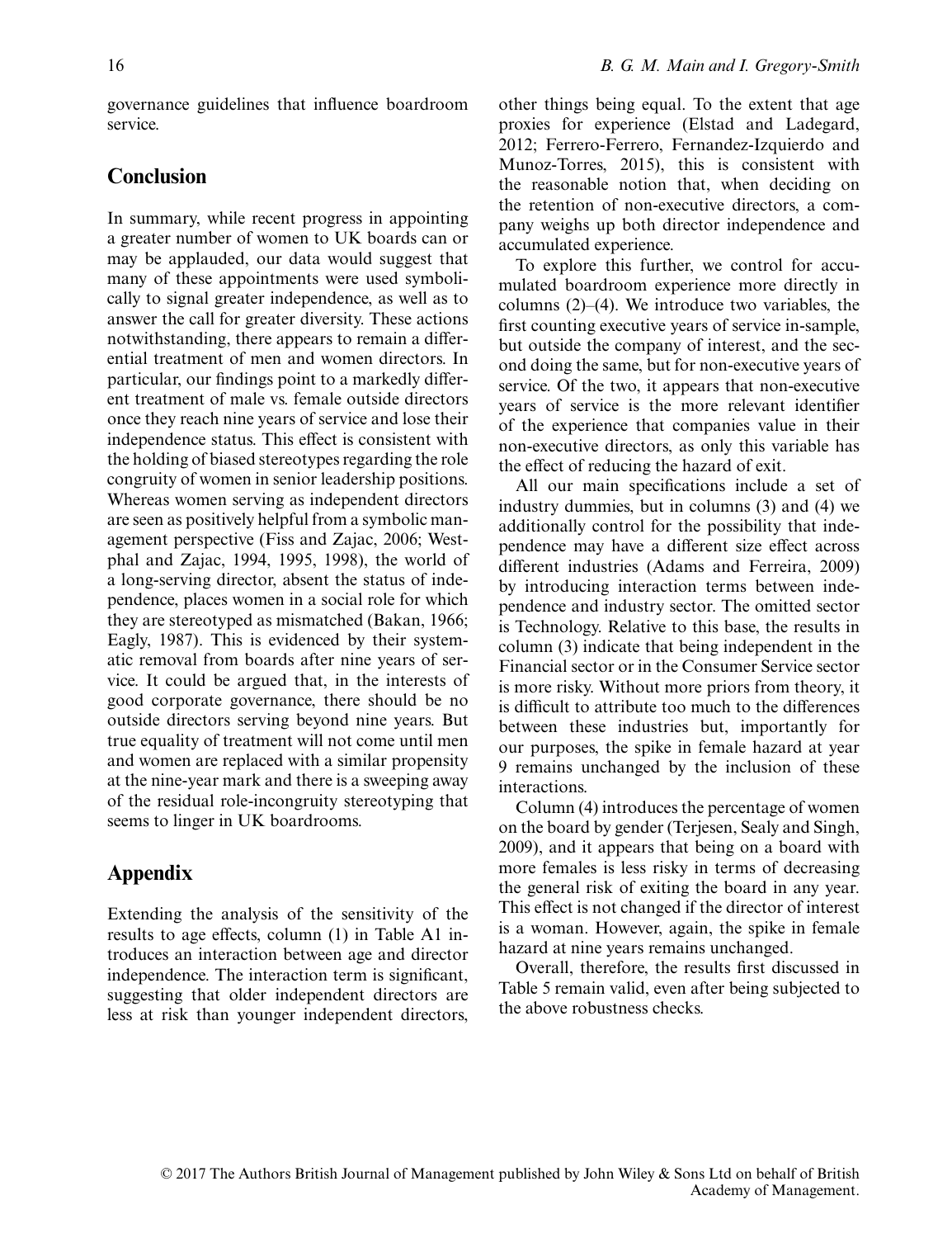*Table A1. Robustness checks on Cox proportional hazards model*

|                                         | (1)         | (2)          | (3)          | (4)          |
|-----------------------------------------|-------------|--------------|--------------|--------------|
| Female                                  | $-0.045$    | $-0.036$     | $-0.042$     | $-0.12$      |
|                                         | (0.45)      | (0.36)       | (0.42)       | (0.87)       |
| Female <sub>2</sub>                     | $-0.044$    | $-0.041$     | $-0.040$     | $-0.040$     |
|                                         | (0.25)      | (0.23)       | (0.23)       | (0.23)       |
| Female <sub>3</sub>                     | 0.032       | 0.039        | 0.039        | 0.038        |
|                                         | (0.19)      | (0.23)       | (0.23)       | (0.22)       |
| Female <sub>4</sub>                     | $-0.040$    | $-0.031$     | $-0.029$     | $-0.030$     |
|                                         | (0.31)      | (0.23)       | (0.22)       | (0.23)       |
| Females                                 | 0.21        | 0.23         | 0.23         | 0.22         |
|                                         | (0.90)      | (0.98)       | (0.98)       | (0.95)       |
| Female <sub>9</sub>                     | $0.83***$   | $0.85***$    | $0.86***$    | $0.85***$    |
|                                         | (3.66)      | (3.75)       | (3.80)       | (3.77)       |
| Female <sub>10</sub>                    | $-0.23$     | $-0.23$      | $-0.21$      | $-0.22$      |
|                                         | (0.91)      | (0.88)       | (0.81)       | (0.84)       |
| Independent                             | $0.97***$   | $0.95***$    | $0.81***$    | $0.81***$    |
|                                         | (5.55)      | (5.46)       | (4.24)       | (4.26)       |
| Independent.age                         | $-0.017***$ | $-0.016***$  | $-0.017***$  | $-0.017***$  |
|                                         | (5.23)      | (5.09)       | (5.18)       | (5.18)       |
| <b>Experience Exec</b>                  |             | 0.0024       | 0.0023       | 0.0022       |
|                                         |             | (1.12)       | (1.05)       | (1.03)       |
| <b>Experience Non-exec</b>              |             | $-0.0015***$ | $-0.0015***$ | $-0.0015***$ |
|                                         |             | (4.82)       | (4.83)       | (4.75)       |
| % Female                                |             |              |              | $-0.98**$    |
|                                         |             |              |              | (2.39)       |
| % Female.Female                         |             |              |              | 0.56         |
|                                         |             |              |              | (0.97)       |
| Industry interactions with independence |             |              |              |              |
| Ind.Oil & Gas                           |             |              | 0.067        | 0.069        |
|                                         |             |              | (0.35)       | (0.36)       |
| Ind.Basic Materials                     |             |              | 0.26         | 0.26         |
|                                         |             |              | (1.60)       | (1.58)       |
| Ind.Industrials                         |             |              | $0.18*$      | $0.18*$      |
|                                         |             |              | (1.74)       | (1.75)       |
| <b>Ind.Consumer Goods</b>               |             |              | 0.17         | 0.16         |
|                                         |             |              | (1.36)       | (1.33)       |
| Ind.Health Care                         |             |              | 0.16         | 0.15         |
|                                         |             |              | (1.17)       | (1.12)       |
| <b>Ind.Consumer Services</b>            |             |              | $0.31***$    | $0.30***$    |
|                                         |             |              | (2.88)       | (2.82)       |
| Ind.Telecommunications                  |             |              | $-0.31*$     | $-0.31*$     |
|                                         |             |              | (1.66)       | (1.68)       |
| Ind. Utilities                          |             |              | 0.11         | 0.11         |
|                                         |             |              | (0.50)       | (0.47)       |
| Ind.Financials                          |             |              | 0.14         | 0.15         |
|                                         |             |              | (1.45)       | (1.50)       |
| Controls                                | Yes         | Yes          | Yes          | Yes          |
| Year dummies                            | Yes         | Yes          | Yes          | Yes          |
| Industry dummies                        | Yes         | Yes          | Yes          | Yes          |
| Observations                            | 66,739      | 66,739       | 66,739       | 66,739       |

*z*-statistics in parentheses. \*\*\**p*<0.01, \*\**p*<0.05, \**p*<0.1.

Column (1) introduces an interaction between age and independence. Column (2) attempts to control for accumulated experience on the board by counting a running total of years of service (whether at this firm or another) separately for executive-years and nonexecutive-years. Column (3) introduces interactions between independence and the industry dummies. Column (4) controls for % of females already on the board (by gender).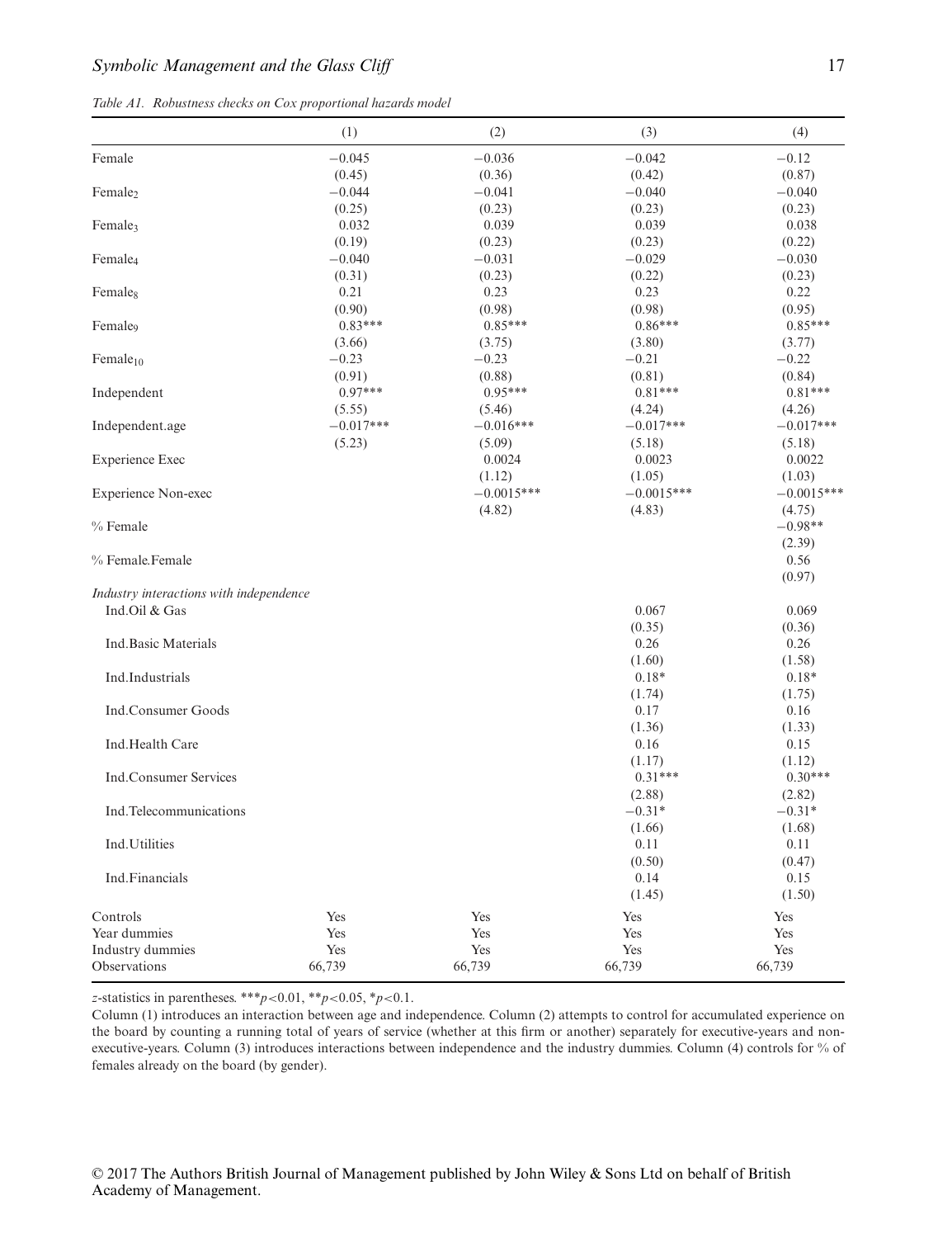## **References**

- Adams, R. B. and D. Ferreira (2009). 'Women in the boardroom and their impact on governance and performance', *Journal of Financial Economics*, **94**, pp. 291–309.
- Adams, R. B. and V. Ragunathan (2013). 'Lehman sisters', FIRN Research Paper.
- Ahern, K. R. and A. K. Dittmar (2012). 'The changing of the boards: The impact on firm valuation of mandated female board representation', *Quarterly Journal of Economics*, **127**, pp. 137–197.
- Arrow, K. (1972). *Models of Job Discrimination*. Lexington, MA: D. C. Heath.
- Ashby, J., M. K. Ryan and S. A. Haslam (2007). 'Legal work and the glass cliff: Evidence that women are preferentially selected to lead problematic cases', *William and Mary Journal of Women and the Law*, **13**, pp. 775–794.
- Bakan, D. (1966). *The Duality of Human Existence: An Essay on Psychology and Religion*. Chicago, IL: Rand McNally.
- Becker, G. S. (1957). *The Economics of Discrimination*. Chicago, IL: University of Chicago Press.
- Bergmann, B. R. (1974). 'Occupational segregation, wages and profits when employers dis-criminate by race or sex', *Eastern Economic Journal*, **1**, pp. 103–110.
- Blau, P. M. (1977). *Inequality and Heterogeneity A Primitive Theory of Social Structure*. New York, NY: Free Press.
- Brown, P., W. Beekes and P. Verhoeven (2011). 'Corporate governance, accounting and finance: A review', *Accounting & Finance*, **51**, pp. 96–172.
- Bruckmuller, S. and N. R. Branscombe (2010). 'The glass cliff: When and why women are selected as leaders in crisis contexts', *British Journal of Social Psychology*, **3**, pp. 433– 451.
- Bruckmuller, S., M. K. Ryan, F. Rink and S. Haslam (2014). 'Beyond the glass ceiling: The glass cliff and its lessons for organizational policy', *Social Issues and Policy Review*, **8**, pp. 201– 232.
- Burgess, Z. and P. Tharenou (2002). 'Women board directors: Characteristics of the few', *Journal of Business Ethics*, **37**, pp. 39–49.
- Cadbury, A. (1992). 'The financial aspects of corporate governance, report on the committee on the financial aspects of corporate governance', Technical Report, GEE, London.
- Cameron, A. C. and P. K. Trivedi (2005). *Microeconometrics: Methods and Applications*. Cambridge: Cambridge University Press
- Catalyst (2007). 'The double-bind dilemma for women in leadership: Damned if you do, doomed if you don't', Catalyst.
- Chizema, A., D. S. Kamuriwo and Y. Shinozawa (2015). 'Women on corporate boards around the world: Triggers and barriers', *Leadership Quarterly*, **26**, pp. 1051–1065.
- Cleves, M., W. W. Gould and R. G. Gutierrez (2004). *An Introduction to Survival Analysis Using Stata*, revised edn. College Station, TX: Stata Press.
- Cox, D. R. (1972). 'Regression models and life-tables (with discussion)', *Journal of the Royal Statistical Society Series B*, **34**, 248–275.
- Davies, E. (2011). 'Women on boards an independent review into women on boards', Technical Report, Department for Business Innovation and Skills BIS, London.
- Desvaux, G., S. Devuillard-Hoellinger and P. Baumgarten (2007). 'Women matter. Gender diversity, a corporate performance driver', Report, McKinsey, New York, NY.
- DiMaggio, P. J. and W. W. Powell (1983). 'The iron cage revisited: Institutional isomorphism and collective rationality in organizational fields', *American Sociological Review*, **48**, pp. 147– 160.
- Dowling, J. and J. Pfeffer (1975). 'Organizational legitimacy: Social values and organizational behavior', *Pacific Sociological Review*, **18**, pp. 122–136.
- Eagly, A. H. (1987). *Sex Differences in Social Behavior: A Social-Role Interpretation*. Hillsdale, NJ: Erlbaum.
- Eagly, A. H. and L. L. Carli (2003). 'The female leadership advantage: An evaluation of the evidence', *Leadership Quarterly*, **14**, pp. 807–834.
- Eagly, A. H. and S. J. Karau (2002). 'Role congruity theory of prejudice toward female leaders', *Psychological Review*, **109**, pp. 573–598.
- Elsesser, K. M. (2016). 'Gender bias against female leaders: A review'. In M. L. Connerley and J. Wu (eds), *Handbook on Well-Being of Working Women*, pp. 161–173. Dordrecht: Springer.
- Elsesser, K. M. and J. Lever (2011). 'Does gender bias against female leaders persist? Quantitative and qualitative data from a large-scale survey', *Human Relations*, **64**, pp. 1555–1578.
- Elstad, B. and G. Ladegard (2012). 'Women on corporate boards: Key influencers or tokens?', *Journal of Management & Governance*, **16**, pp. 595–615.
- Farrell, K. A. and P. L. Hersch (2005). 'Additions to corporate boards: The effect of gender', *Journal of Corporate Finance*, **11**, pp. 85–106.
- Ferrero-Ferrero, I., M. A. Fernandez-Izquierdo and M. J. Munoz-Torres (2015). 'Age diversity: An empirical study in the board of directors', *Cybernetics and Systems*, **46**, pp. 249–270.
- Fine, C. (2005). *Delusions of Gender: The Real Science Behind Sex Differences*. London: Icon Books.
- Fiss, P. C. and E. J. Zajac (2006). 'The symbolic management of strategic change: Sensegiving via framing and decoupling', *Academy of Management Journal*, **49**, pp. 1173–1193.
- FRC (2014). 'The UK corporate governance code', Policy paper, Financial Reporting Council, London.
- FRC (2015). 'UK board succession planning', Technical Report, Financial Reporting Council, London.
- Gabaldon, P., C. de Anca, R. Mateos de Cabo and R. Gimeno (2016). 'Searching for women on boards: An analysis from the supply and demand perspective', *Corporate Governance: An International Review*, **24**, pp. 371–385.
- GC100 (2013). 'Directors' remuneration reporting guidance', Technical Report, Practical Law, London.
- Glass, C. and A. Cook (2016). 'Leading at the top: Understanding women's challenges above the glass ceiling', *Leadership Quarterly*, **27**, pp. 51–63.
- Gregory, A., E. Jeanes, R. Tharyan and I. Tonks (2013). 'Does the stock market gender stereotype corporate boards? Evidence from the market's reaction to directors trades', *British Journal of Management*, **24**, pp. 174–190.
- Gregory-Smith, I. and B. G. M. Main (2015). 'Heads I win, tails you lose? A career analysis of executive pay and corporate performance', *Cambridge Journal of Economics*, **39**, pp. 1373– 1398.
- Gregory-Smith, I., B. G. M. Main and C. A. O'Reilly (2014). 'Appointments, pay and performance in UK boardrooms by gender', *Economic Journal*, **124**, pp. 109–128.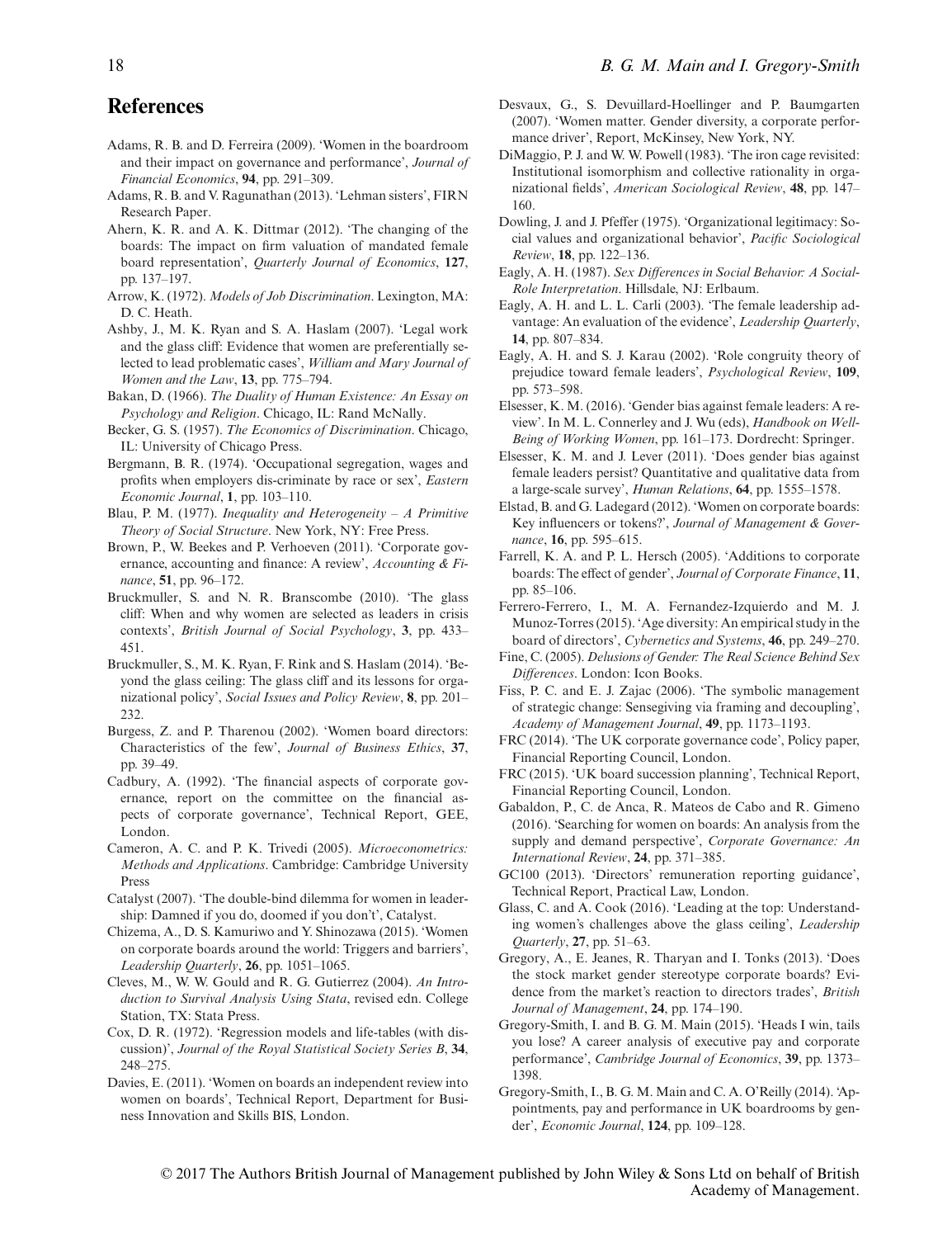- Gregory-Smith, I., S. Thompson and P. Wright (2009). 'Fired or retired? A competing risks analysis of chief executive turnover', *Economic Journal*, **119**, pp. 463–481.
- Hambrick, D. C., A. V. Werder and E. J. Zajac (2008). 'New directions in corporate governance research', *Organization Science*, **19**, pp. 381–385.
- Haslam, S. A. and M. K. Ryan (2008). 'The road to the glass cliff: Differences in the perceived suitability of men and women for leadership positions in succeeding and failing organizations', *Leadership Quarterly*, **19**, pp. 530–546.
- Haslam, S. A., M. K. Ryan, C. Kulich, G. Trojanowski and C. Atkins (2010). 'Investing with prejudice: The relationship between women's presence on company boards and objective and subjective measures of company performance', *British Journal of Management*, **21**, pp. 484–497.
- Heilman, M. E. and A. H. Eagly (2008). 'Gender stereotypes are alive, well, and busy producing workplace discrimination', *Industrial and Organizational Psychology*, **1**, pp. 393–398.
- Hewstone, M., M. Rubin and H. Willis (2002). 'Intergroup bias', *Annual Review of Psychology*, **53**, pp. 575–604.
- Higgs, D. (2003). 'Review of the role and effectiveness of nonexecutive directors', Technical Report, Department of Trade and Industry, London.
- Hillman, A. J., C. Shropshire and A. A. Canella (2007). 'Organizational predictors of women on corporate boards', *Academy of Management Journal*, **50**, pp. 941–952.
- Hoobler, J. M., C. R. Masterson, S. M. Nkomo and E. J. Michel (2016). 'The business case for women leaders: Meta-analysis, research critique, and path forward', *Journal of Management*, doi: [10.1177/0149206316628643.](https://doi.org/10.1177/0149206316628643)
- Hoyt, C. L. (2012). 'Gender bias in employment contexts: A closer examination of the role incongruity principle', *Journal of Experimental Social Psychology*, **48**, pp. 86–96.
- Jamieson, K. H. (1995). *The Statistical Analysis of Failure Time Data*. New York, NY: Oxford University Press.
- Johnson, S. K., S. E. Murphy, S. Zewdiec and R. J. Reichard (2008). 'The strong, sensitive type: Effects of gender stereotypes and leadership prototypes on the evaluation of male and female leaders', *Organizational Behavior and Human Decision Processes*, **106**, pp. 39–60.
- Kalbfleisch, J. D. and R. L. Prentice (1980). *The Statistical Analysis of Failure Time Data*. Chichester: John Wiley.
- Kanter, R. M. (1977). *Men and Women of the Corporation*. New York, NY: Basic Books.
- Khurana, R. (2002). *Searching for the Corporate Savior. the Irrational Quest for Charismatic CEOs*. Princeton, NJ: Princeton University Press.
- Kulich, C., G. Trojanowski, M. K. Ryan, S. A. Haslam and L. D. R. Renneboog (2011). 'Who gets the carrot and who gets the stick? Evidence of gender disparities in executive remuneration', *Strategic Management Journal*, **32**, pp. 301–321.
- Lyness, K. S. and M. E. Heilman (2006). 'When fit is fundamental: Performance evaluations and promotions of upper-level female and male managers', *Journal of Applied Psychology*, **91**, pp. 777–785.
- Main, B. G. M. (1988). 'Hourly earnings of female part-time versus full-time employees', *The Manchester School*, **56**, pp. 331– 344.
- Main, B. G. M. and B. Reilly (1992). 'Women and the union wage gap', *Economic Journal*, **102**, pp. 49–66.
- Main, B. G. M., C. Jackson, J. Pymn and V. Wright (2008). 'The remuneration committee and strategic human resource

management', *Corporate Governance: An International Review*, **16**, pp. 225–238.

- Manning, A. (2003). *Monopsony in Motion*. Princeton, NJ: Princeton University Press.
- Meyer, J. and B. Rowan (1977). 'Institutionalized organizations: Formal structure as myth and ceremony', *American Journal of Sociology*, **83**, pp. 340–363.
- Mincer, J. and S. Polachek (1974). 'Family investment in human capital: Earnings of women', *Journal of Political Economy*, **82**, pp. S76–S108.
- Mulcahy, M. and C. Linehan (2014). 'Females and precarious board positions: Further evidence of the glass cliff', *British Journal of Management*, **25**, pp. 425–438.
- Oakley, J. G. (2000). 'Gender-based barriers to senior management positions: Understanding the scarcity of female CEOs', *Journal of Business Ethics*, **27**, pp. 321–334.
- Paustian-Underdahl, S. C., L. S. Walker and D. J. Woehr (2014). 'Gender and perceptions of leadership effectiveness: A metaanalysis of contextual moderators', *Journal of Applied Psychology*, **99**, pp. 1129–1145.
- Powell, G. N. and D. Butterfield (1994). 'Investigating the "glass ceiling" phenomenon: An empirical study of actual promotions to top management', *Academy of Management Journal*, **37**, pp. 68–86.
- Ransom, M. R. and R. L. Oaxaca (2010). 'New market power models and sex differences in pay', *Journal of Labor Economics*, **28**, pp. 267–289.
- Rink, F., M. K. Ryan and J. I. Stoker (2012). 'Influence in times of crisis: Exploring how social and financial resources affect men's and women's evaluations of glass cliff positions', *Psychological Science*, **23**, pp. 1306–1313.
- Rink, F., M. K. Ryan and J. I. Stoker (2013). 'Social resources at a time of crisis: How gender stereotypes inform gendered leader evaluations', *European Journal of Social Psychology*, **43**, pp. 381–392.
- Ritter, B. A. and J. D. Yoder (2005). 'Gender differences in leader emergence persist even for dominant women: An updated confirmation of role congruity theory', *Psychology of Women Quarterly*, **28**, pp. 187–193.
- Roberts, J., T. McNulty and P. Stiles (2005). 'Beyond agency conceptions of the work of the non-executive director: Creating accountability in the boardroom', *British Journal of Management*, **16**, pp. 5–26.
- Rosette, A. S. and L. P. Tost (2010). 'Agentic women and communal leadership: How role prescriptions confer advantage to top women leaders', *Journal of Applied Psychology*, **95**, pp. 221– 235.
- Ryan, M. K. and S. A. Haslam (2005). 'The glass cliff: Evidence that women are over-represented in precarious leadership positions', *British Journal of Management*, **16**, pp. 81–90.
- Ryan, M. K. and S. A. Haslam (2007). 'The glass cliff: Exploring the dynamics surrounding women's appointment to precarious leadership positions', *Academy of Management Review*, **32**, pp. 549–572.
- Ryan, M. K., S. A. Haslam, M. D. Hersby and R. Bongiorno (2011). 'Think crisis–think female: The glass cliff and contextual variation in the think manager-think male stereotype', *Journal of Applied Psychology*, **96**, pp. 470–484.
- Ryan, M. K., S. A. Haslam, T. Morgenroth, F. Rink, J. Stoker and K. Peters (2016). 'Getting on top of the glass cliff: Reviewing a decade of evidence, explanations, and impact',*Leadership Quarterly*, **27**, pp. 446–455.

© 2017 The Authors British Journal of Management published by John Wiley & Sons Ltd on behalf of British Academy of Management.